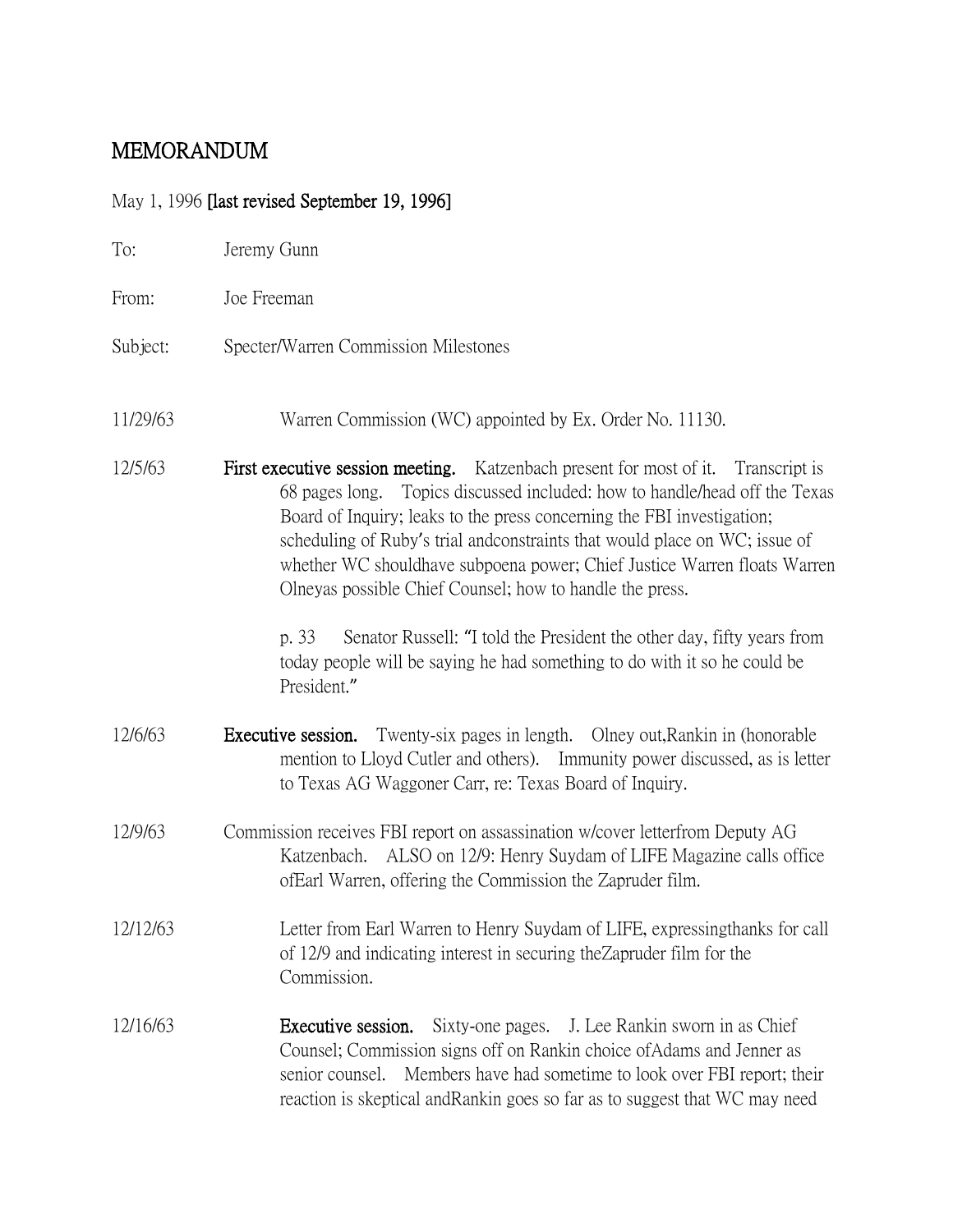some investigative staff of its own to handle "tender spots": areaswhere the credibility or performance of existing agencies maybe open to question. Other topics include: when to go to Texas;how to handle potential VIP witnesses like Jackie Kennedy, theConnallys and LBJ. McCloy, in particular, feels strongly thatthe Commission must speak with Jackie as soon as possible (p. 55). Dulles distributes his history of previous U.S. assassinations. p.12Boggs: "There's nothing in there [FBI report] about Gov. Connally."Warren: "No."Cooper: "And whether or not they found any bullets in him."McCloy: "This bullet business leaves me confused."Warren: "It's totally inconclusive."Russell: "They couldn't find where one bullet came outthat struck the President and yet they found a bullet in the stretcher." p. 55McCloy: "She's [Jackie Kennedy] the chief witness as to how those bullets hit her husband. She saw both of them."Russell: "Yes, there's no question about that."McCloy: "This is looming up as the most confusing thing that we've got." Warren: "I wonder if the report we get from the Secret Service wouldn't pretty much clear that up. If it doesn't, good Lord, what can they report to us on that will help us? They were there, right at the car, and know exactly what happened. Boggs: "Well, this FBI report doesn't clear it up." Warren: "It doesn't do anything."Boggs: "It raises a lot of new questions in my mind." 12/18/63 Secret Service submits report to Commission. 12/20/63 Per its request, the Commission begins receiving the raw FBIinvestigative reports upon which the 12/9 Report was based. 1/2/64 Arlen Specter forwards cover letter and resume to Commission. 1/9/64 Hiring of Arlen Specter announced. FBI SAC Philadelphia forwards biographical sketch of Specter to Director Hoover. 1/20/64 Chief Justice attends staff meeting at which Specter and othernew hires are present. He tells lawyers: "Your only client is the truth." 1/21/64 Executive session. One hundred and twenty-six pages. The structure of the Commission's inquiry begins to take shape:six areas of inquiry, completion of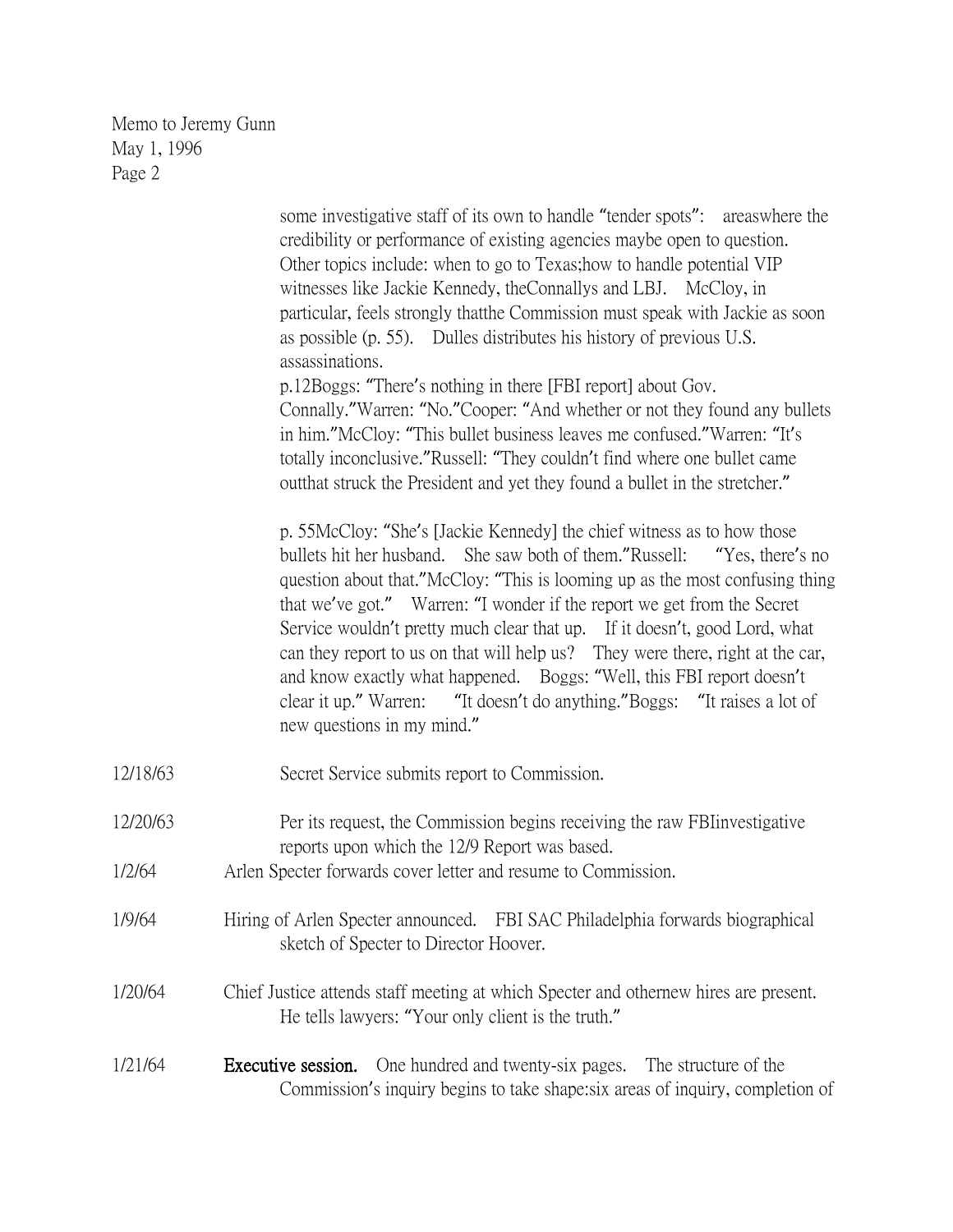> staffing, setting up of subjectteams composed of one senior and one junior counsel, June1st target date for completion, etc. Other discussion items:Jackie Kennedy's potential testimony, press relations, differencesbetween FBI/USSS estimates on distances in Dealey Plaza, protection of Oswald's body (and fear of move to exhume andcremate him), negotiations with Marina's lawyer (re: upcomingtestimony), protective custody of Marina, approach to SovietUnion for records, Ruby trial, etc. There is an obscure passage,reproduced below, which suggests that the Commission hadphysical possession of the autopsy photos at this point. p. 20McCloy: "...let's find out about these wounds, it is just as confusing now as could be. It left my mind muddy as to what really did happen... why did the FBI report come out with something which isn't consistent with the autopsy when we finally see the autopsy?"

> p. 35 McCloy: "They [unclear what this pronoun references -- perhaps FBI or other agency documents] talk about the colored photographs of the President's body -- do we have those?" [again, does 'those' refer to the reports or to the photographs?]. Rankin: "Yes, it is part of it, a small part of it."McCloy: "Are they here?"Rankin: "Yes. But we don't have the minutes of the autopsy, and we asked for that..."

- 1/22/64 **Executive Session.** This was an unplanned, emergency sessioncalled to discuss an alert from Texas AG Waggoner Carr, re: allega-tion that Oswald was an FBI informant. Meeting lasted from 5:30PM until after 7:00 PM. Decision was made to have relevant Texasofficials come to Washington to speak with WC staff. This tookplace two days later, on 1/24.
- 1/23/64 Specter/Adams memo to Rankin: "Statement of Objectives andProblems in Response to Your Request of January 22, 1964."Attached to this two-paragraph memo is a four-page"Revised Outline of Subject Matter of Phase I" and a two-page"Memorandum of Things to Be Done and Some of the ProblemsInvolved." The latter list includes "(f) Further viewing and analysisof the moving pictures of the actual happening and of thereconstructions." This suggests that Specter may already haveseen a copy of the Zapruder film. Note also the next item: "(g) There would seem to be a considerable amount of confusion as tothe actual path of the bullets which hit President Kennedy,particularly the one which entered the right side of his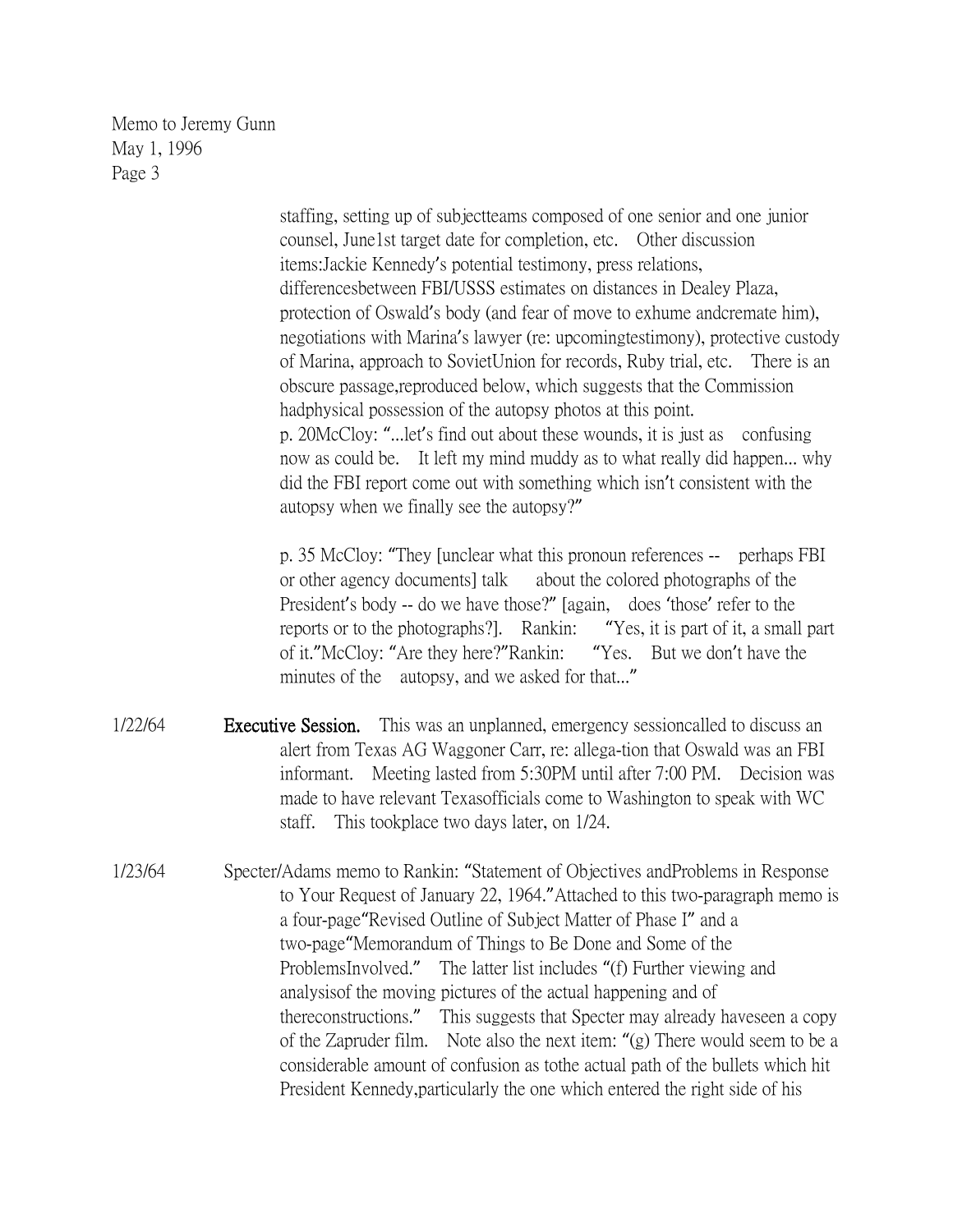back."

1/27/64 **Executive session.** Eighty-five pages. Since the executive session of the 22nd, the Oswald-as-FBI-informant issue had risen toprominence in the media. The Commission spent a great deal of time discussing allegations published in the Houston Post ("Os-wald Rumored as Informant for U.S.", by Lonnie Hudkins, January 1, 1964), and subsequently recycled in the Nation (Harold Feldman's article "Oswald and the FBI" ran in the magazine's1/27 issue, which was available on newstands on 1/24) and N.Y. Times, that Oswald was an FBI informant. Members wrestled with the difficulty of getting to the truth of the allegation: it was in the context of this discussion that Allen Dulles made his now-famous remark about how he would expect an agent, or evenJ. Edgar Hoover, might lie about the matter under oath. More generally, frustration with the FBI continues to manifestitself. Frustration is also voiced about the likelihood of gettingto the truth regarding Oswald's stay in the Soviet Union. Discussion reflects increasing focus on specific investigativeareas, including the autopsy/medical evidence. Members arestill confused by differences between the FBI report and theautopsy, and Rankin raises what will become and remain a keyproblem: the location of the back/shoulder wound. In the passagereproduced below, Rankin refers to a "picture" of the back wound;since the Rydberg drawings have not been made at this point, itwould seem that Rankin must be referencing one of two things:an autopsy photo, or the autopsy face sheet. Also, Rankin references the confusion over which stretcher CE 399 was on.

> p. 171Rankin: "Part of our difficulty in regard to it is thatthey [the FBI] have no problem. They havedecided that it is Oswald who committed t he assassination, they have decided that no one else was involved, they have decided --Russell: "They have tried the case and reached a verdict in every aspect."Boggs: "You have put your finger on it."McCloy: "They are a little less certain in the supplementals than they were in the first."Rankin: "Yes, but they are still there. They have decided the case, and we are going to have maybe a thousand further inquiries... And I think their reaction probably would be, 'Why do you want all that? It is clear'."Russell: " 'You have our statement, what else do you need.' "McCloy: "Yes, 'We know who killed cock robin'..."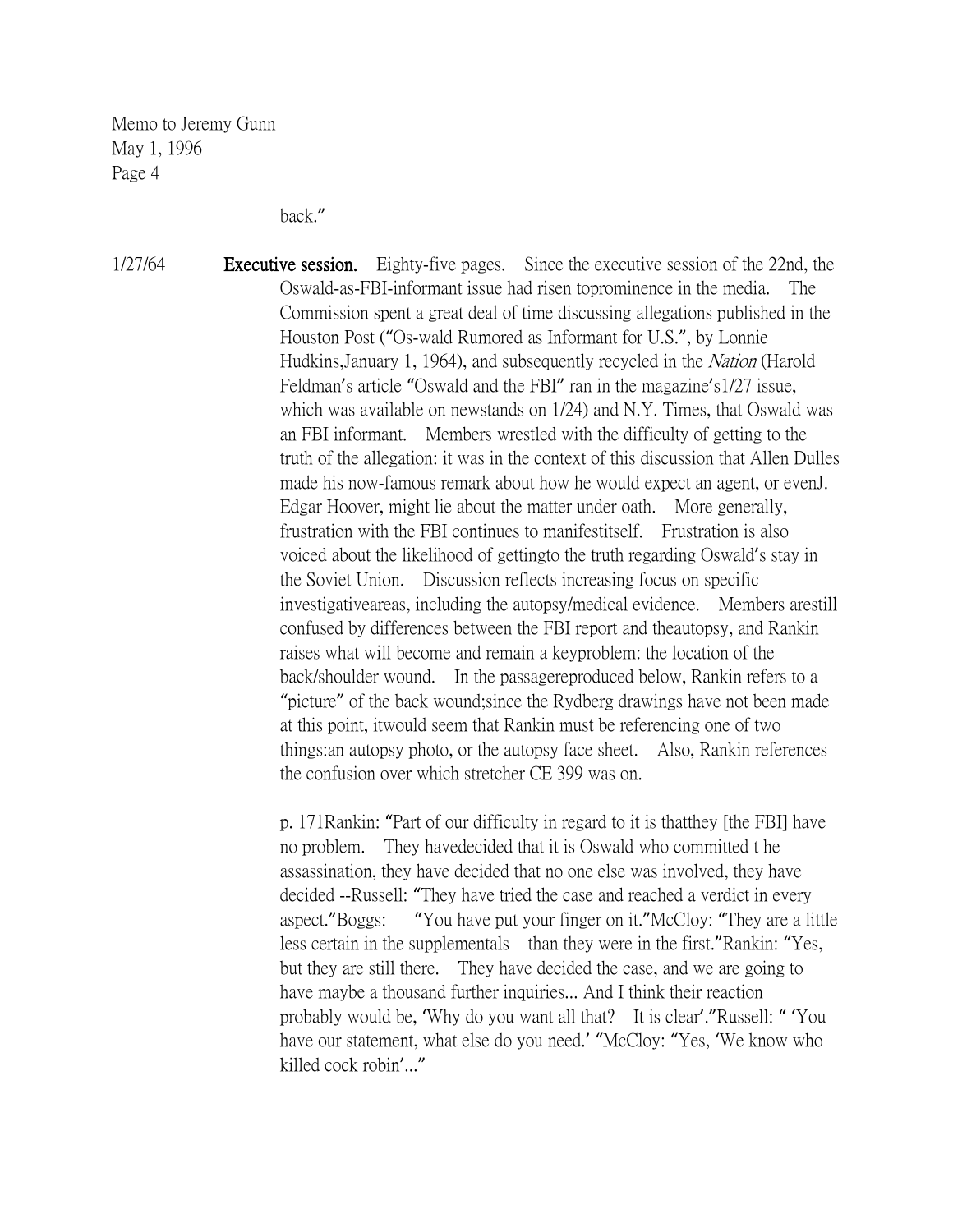|         | p. 193 Rankin: "Then there is a great range of material in regard to the<br>wounds, and the autopsy and this point of exit or entrance of the bullet in the<br>front of the neck, but with the elevation the shot must have come from, and<br>the angle, it seems quite apparent now, since we have the picture of where the<br>bullet entered in the back, that the bullet entered below the shoulder blade to<br>the right of the backbone, which is below the place where the picture shows<br>the bullet come out in the neckband of the shirt in front" ALSO on 1/27:<br>Epstein states that this is the date on which WC staffers Specter, Redlich and<br>Eisenberg first meet with FBI personnel Shaneyfelt and Gauthier and USSS<br>Inspector Kelley to conduct a frame-by-frame analysis of the Zapruder film<br>(The Assassination Chronicles: Inquest, p. 123). |
|---------|----------------------------------------------------------------------------------------------------------------------------------------------------------------------------------------------------------------------------------------------------------------------------------------------------------------------------------------------------------------------------------------------------------------------------------------------------------------------------------------------------------------------------------------------------------------------------------------------------------------------------------------------------------------------------------------------------------------------------------------------------------------------------------------------------------------------------------------------------------------------------|
| 1/30/64 | Five-page Specter memo to Rankin: "Suggestions on Questioning of Marina Oswald<br>in Response to Your Memorandum of January 29th."                                                                                                                                                                                                                                                                                                                                                                                                                                                                                                                                                                                                                                                                                                                                         |
| 1/31/64 | One-page Specter memo to Rankin: "Comments on Pages 47-57 ofProposed<br>Questioning of Marina Oswald."                                                                                                                                                                                                                                                                                                                                                                                                                                                                                                                                                                                                                                                                                                                                                                     |
| 2/3/64  | First Commission hearing; Commission and staff would take testimony from 552<br>witnesses: 94 before members of the Commission, 395 before WC staff<br>attorneys, 61 by affidavit and two by statement.                                                                                                                                                                                                                                                                                                                                                                                                                                                                                                                                                                                                                                                                    |
| 2/19/64 | Specter memo to Rankin: "Comprehensive Memorandum on PhaseI." (The<br>memorandum itself is dated 2/18; forwarding/cover memo is dated 2/19.)<br>Subtitled "The Assassination: President Kennedy's Agenda and Activities<br>From Planning the Dallas Trip Through Autopsy," this 106-page document<br>lays out what Specter and the Commission know at this date and what remains<br>The first 27 pages review trip planning and chronicle in great<br>to be done.<br>detail all the newspaperarticles concerning the trip, Dallas motorcade route,<br>Pages 28through 37 take the reader up to the moment of the<br>etc.<br>assassination, recounting the arrival in Dallas, the make-up and route of<br>themotorcade, etc. On page 36, under the heading "6. Speed of<br>theMotorcade," Specter recounts MPH estimates and then states:                                   |
|         | "Efforts have been made to ascertain a more exact calculation of speed<br>by viewing the films taken by Mr. Abraham Zapruder and Mr. Orville                                                                                                                                                                                                                                                                                                                                                                                                                                                                                                                                                                                                                                                                                                                               |

O. Nix. Those calculations are as of this moment incomplete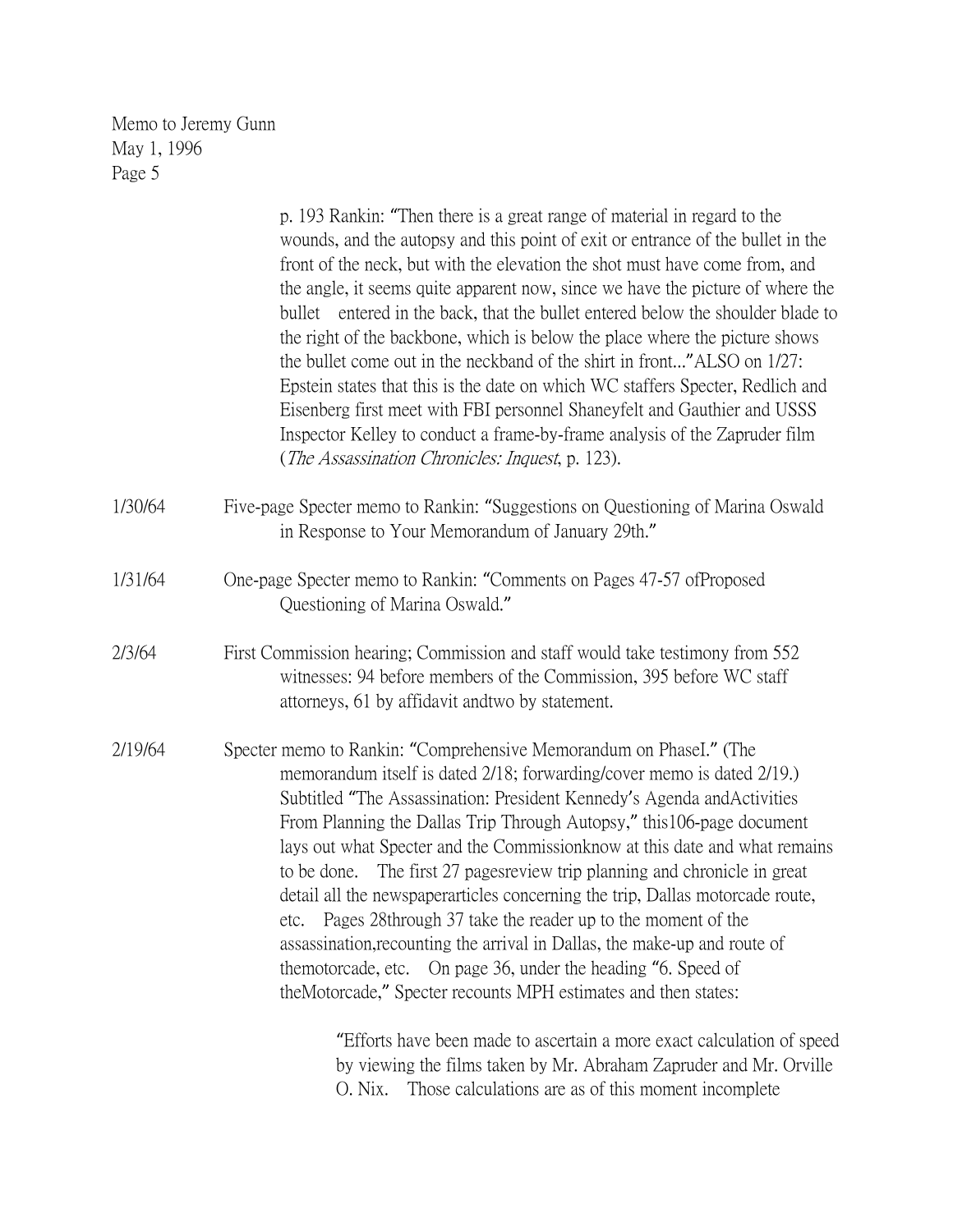> because the precise positions of the President's automobile have not been fixed."

> Study of the Zapruder and Nix films is referenced again on page39, where Specter also states: "The original of the Zapruder filmhas been requested." It's clear that much more study of the filmevidence is intended; it is less clear how much has already goneon: "...at the time of this writing that supplemental viewing remains to be conducted."

Pages 40-54 recount eyewitness testimony from Dealey Plaza --motorcade participants as well as bystanders -- including thewitnesses who would testify before the Commission (underSpecter's questioning) on March 9th and 10th. Pages 58-70 reference the treatment of the President at Parkland; pages 70-74 reference Connally's treatment. Pages 74-80 recount theactivities of the rest of the Presidential party at Parkland, departure back to Love Field, President Johnson's swearingin, etc. Specter recapitulates the autopsy report beginning on page 80. Pages 89-100 address the disposition of the President'sclothing, the Presidential car and the bullets. In the memo's re-commendations section (p. 100-106), Specter lists individualshe believes should testify before the Commission. He stresseshis belief that various VIP witnesses whose recollectionsof the assassination had yet to be recorded (Jackie Kennedy,LBJ and Mrs. Johnson, Gov. and Nellie Connally) shouldbe contacted: "It is crucial that the Commission demonstrate that it is obtaining all the information from all the sources... it is recom-mended... that these five key individuals give depositions under oath in a question and answer form to be stenographically tran-scribed" (p. 101, emphasis in original). Under the heading "FurtherFact Finding", Specter reiterates: "The original Zapruder filmshould be viewed" (p. 103). The single-bullet theory has not yetmade its appearance, but his recommendations include furtherresearch into "what paths the bullets took in the bodies of PresidentKennedy and Governor Connally. The probable reaction time ofGovernor Connally should be ascertained, if possible, to bestdetermine the time sequence of the shots" (p. 104). Specter alsorecommends, under "(g) Further medical data to be obtainedas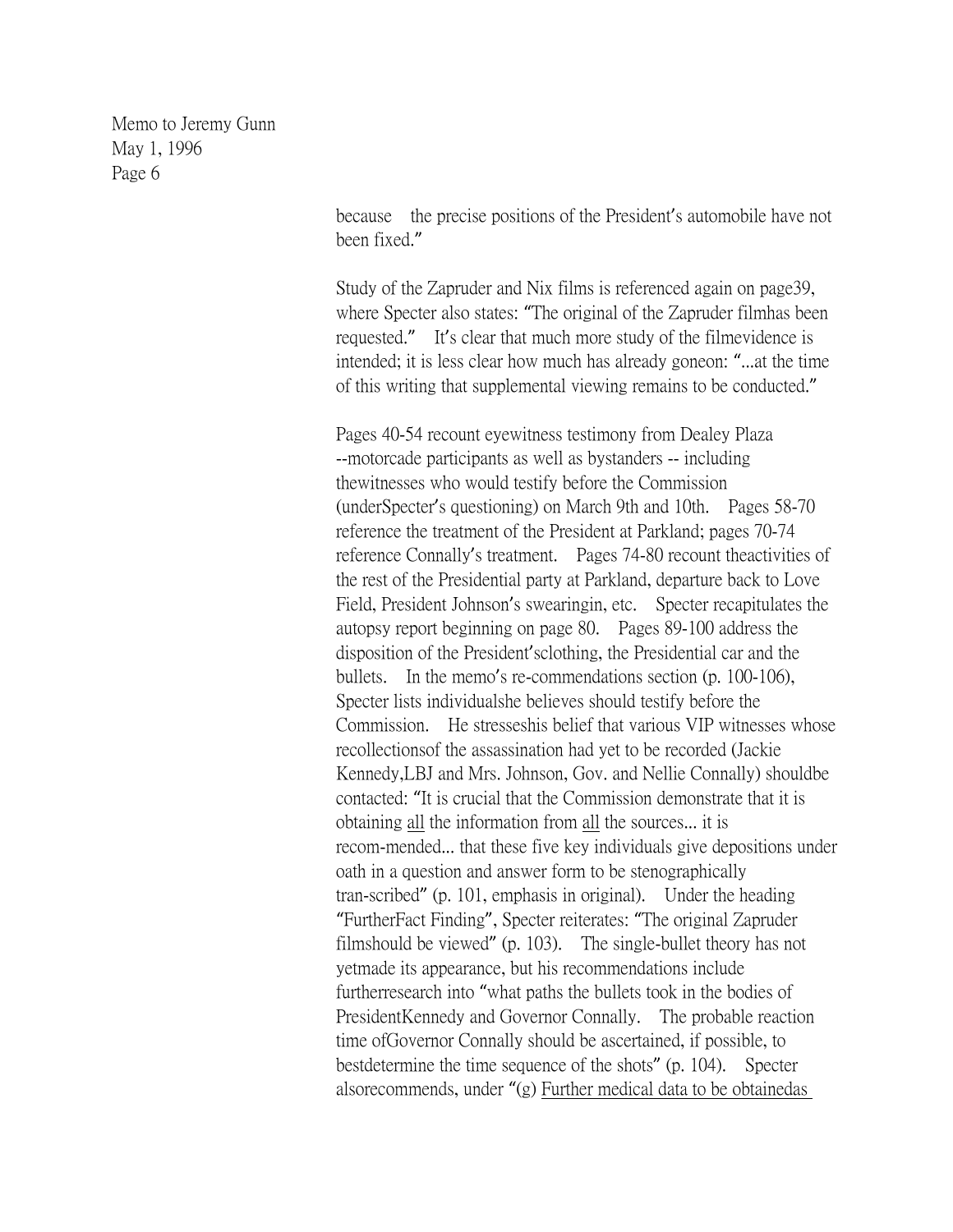> follows:", securing the autopsy photos (which he calls "pictures") and X-rays (emphasis in original, p. 104).

2/24/64 **Executive session.** Six pages, re: Marina disclosure of Oswaldthreat to Nixon, Oswald/FBI informant, Hosty name being leftoff the FBI transcript of Oswald's address book, etc. Referenceis made to the comprehensive staff memos (like Specter's) beingsubmitted.

2/25/64 Rankin responds to Specter's memo of 2/19 with a two-pagememo of his own. The memo instructs Specter to take sevenspecific steps: 1) prepare questions for the five VIP witnesses, 2) be responsible for taking the testimony the Commission eventually hears on March 9th and 10th from the Secret Service agents and Dealey Plaza/TSBD rifle witnesses; in this regard, Rankin requests a memo, re: evidence Specter expects to elicit,3) prepare a similar memo for the autopsy doctors; Specter is instructed to consult with Redlich on this subject and Rankin also suggests that the autopsy doctors should be interviewed before their testimony (see 3/12), 4) prepare questions for Yarborough,O'Donnell, Powers and Carter, 5) prepare to go to Texas in mid-March and take depositions of various witnesses Specter recom-mended be deposed in his memo, 6) work with Redlich, Eisenbergand Belin on ballistics; Rankin also states that Specter should"consult with Mr. Willens as to the necessary steps to obtain thematerial set forth in subsection G on page 104... [which, as notedabove, references the autopsy photos and X-rays, amongother items]," 7) instructs Specter to, again, consult Willens onother evidentiary items Specter recommended be obtained. ALSO 2/25/63: Herbert Orth of Life magazine delivers original Zapruder film to the Commission (Belin, November 22, 1963: You Are the Jury, p. 304). 2/28/64 Specter memo to Rankin: "Written Material Requested in YourMemorandum of

February 25, 1964." This eight-page memooutlines questions to be asked of the Secret Service agents andTSBD rifle witnesses who will testify on March 9th and 10th.

#### 3/3-4/64 Specter interviews Secret Service agents who will testify on 3/9.

3/9/64 Specter conducts questioning of Secret Service agents Kellerman, Greer, Hill and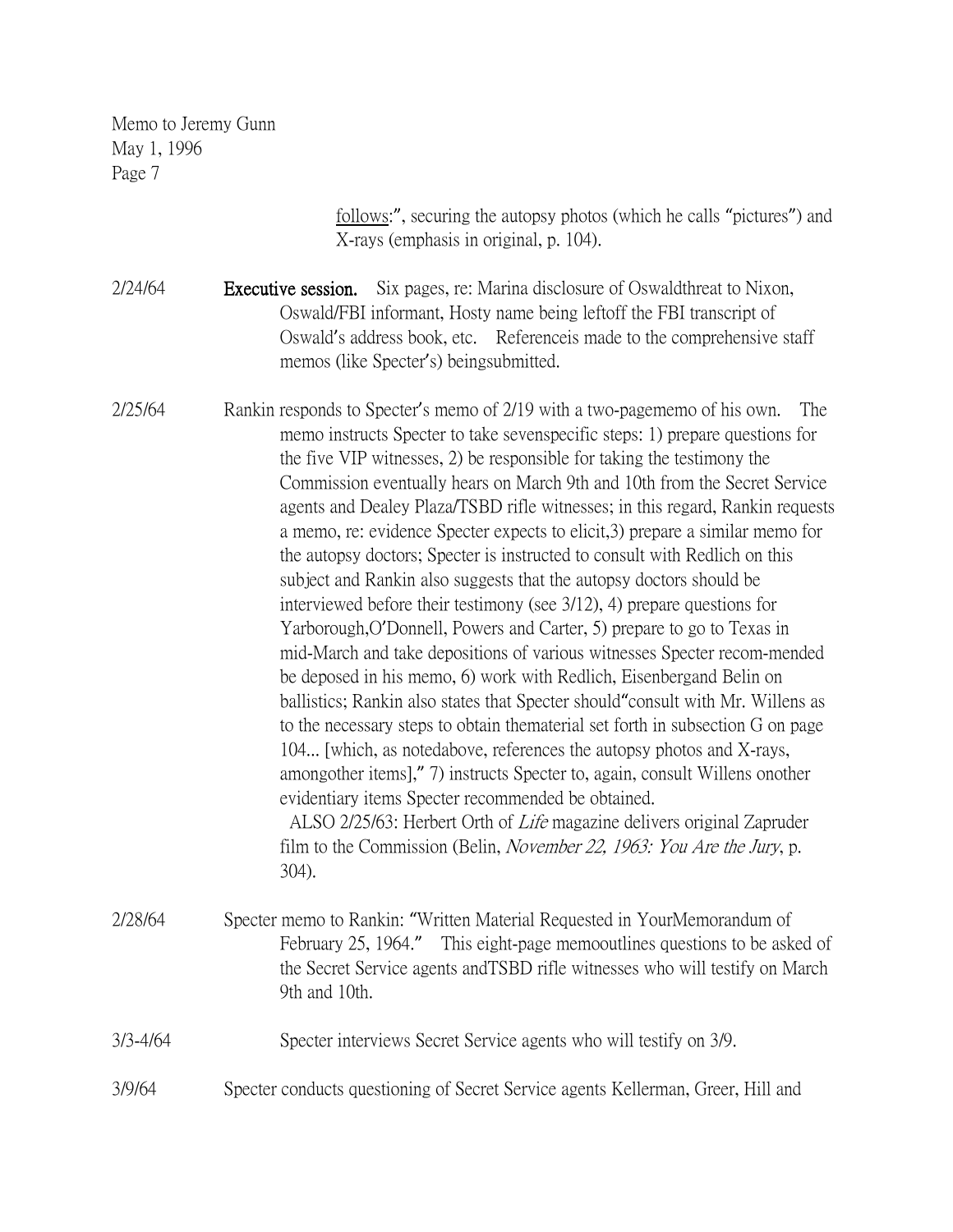Youngblood during their testimony before theCommission.

3/10/64 Specter conducts questioning of Dealey Plaza witnesses Robert HillJackson, Arnold Rowland, James Worrell and Amos Euins duringtheir testimony before the Commission.

3/11/64 Specter memo to Rankin: "Witnesses Who Testified Before theCommission on March 9 and 10, 1964." This 3-page memo sum-marizes testimony of witnesses Specter had questioned on 3/9and 3/10. Specter notes discrepancies in testimony and 3/3interviews of Secret Service agents; he also notes that no pre-testimony interviews were conducted of Dealey Plaza/TSBDrifle witnesses.

> ALSO 3/11: Specter and Joseph Ball interview Galloway, Humesand Boswell at Bethesda. The interview lasts approximately twohours. Specter and Ball ask Humes and Boswell to prepare whatbecomes the Rydberg drawings. According to a mid-1970's inter-view Specter gave to Tom Snyder, this interview is where the single-bullet theory began to take shape:

"The first real inkling that I got of the single-bulletconclusion [Specter indicates that he prefers the term'conclusion' to that of 'theory'] came when I was questioning Dr. Humes. I had one brief session with Dr. Humes,who was the chief autopsy surgeon, at the BethesdaHospital on the Friday preceding the Monday whenhe testified before the Warren Commission. I only sawhim one afternoon and did that in order to get an idea asto his testimony generally and to tell him about the pro-cedures. Up to that time the general thought had been that the first shot had hit the President in the neck, andthe second shot had hit Governor Connally, and the thirdshot had hit the President in the head...[Specter indicatesthat he and Humes had a discussion of the path of thebullet through the President's body, the deduced trajectoryof the shot, etc., and that] the first thought that came to mymind... [was] where did the bullet go? What happened to the bullet? Where did it go... and that's when we started toexplore the possibility that it had hit Governor Connally."

This rendition would also be consistent with Epstein's citing of"early March"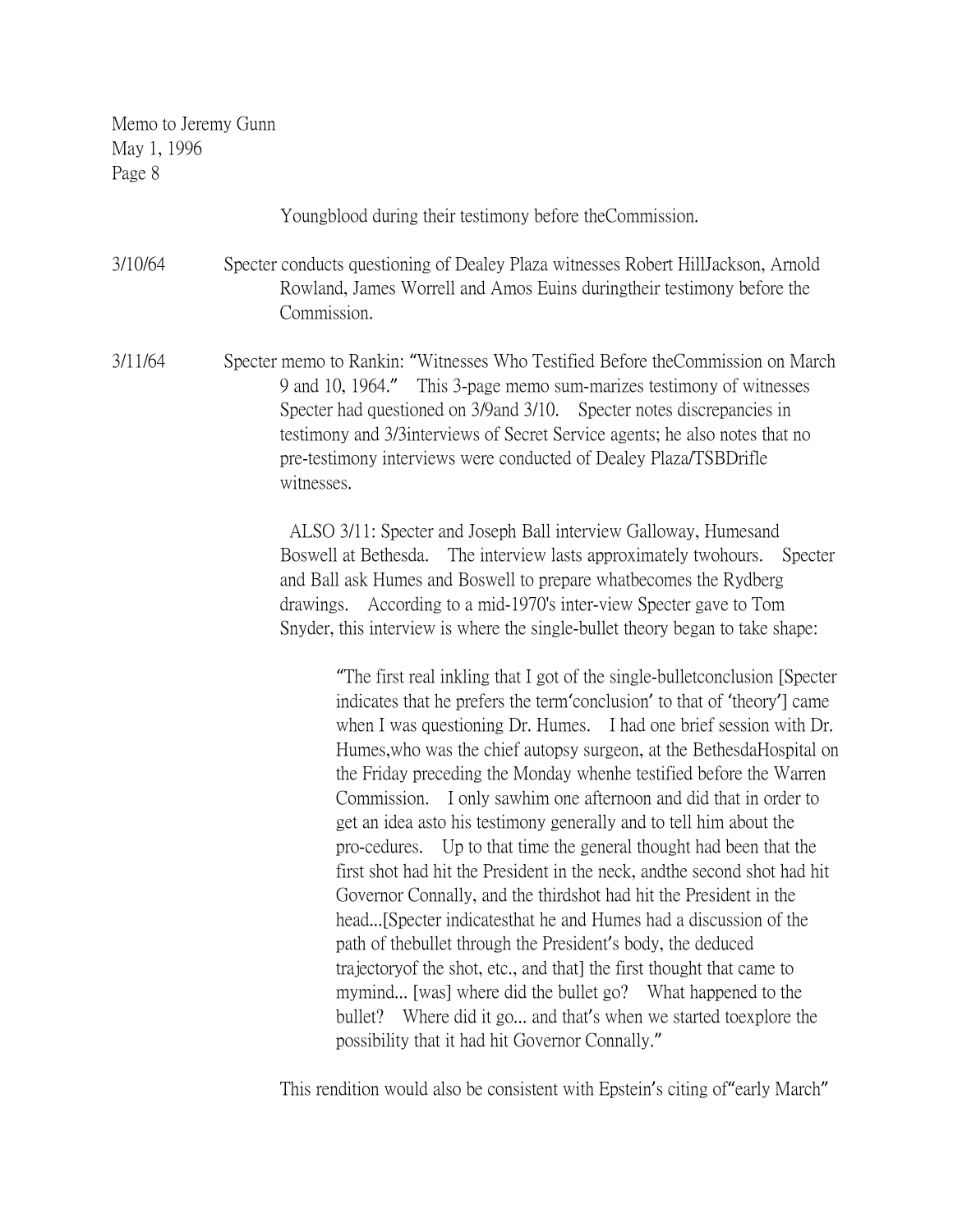as the period in which the single-bullet theory beganto evolve (*Inquest*).

3/12/64 Specter memo to Rankin: "Interview of Autopsy Surgeons." Thisone-and-a-half page memo summarizes the interview of the daybefore. It makes no mention of the single-bullet theory but it does state that Humes and Boswell "said it was their current opinionsthat the bullet passed in between two major muscle strands in thePresident's back and continued on a downward flight and exitedthrough his throat. They noted, at the time of the autopsy, somebruising of the internal parts of the President's body in that areabut tended to attribute that to the tracheotomy at that time." Thissummary memo is instructive in that it suggests that the transittheory for the bullet that entered the President's back may havedeveloped *after* the autopsy (ie., after Humes' call to Dr. Perry ofParkland Hospital) instead of during the course of the autopsy itself.Lifton discusses all this in Best Evidence. Later, in his 1966 interviewwith Fonzi (see below), Specter supports the contention that theprobability of the bullet having transited the President's body wasa conclusion which was drawn during the autopsy and subsequent- ly ratified by the call with Perry. In the context of a discussionregarding the Sibert-O'Neill report and it's non-transit conclusion,Specter tells Fonzi:

> "... that was before they cut into the President to see thepath that was later detected in the President's neck...Humes talked to Perry, the surgeon at Dallas, on thetelephone Saturday morning and then, by that time, Humeshad also cut into the President and found... the physicalevidence that the bullet passed through the President'sneck [emphasis added]."

> ALSO 3/12: Specter interviews FBI agents Sibert and O'Neill forabout forty-five minutes and drafts a memo to Rankin of the samedate, "Interview of FBI Agents Present at Autopsy." Specter questions the agents about "the portions of the FBI report whichKellerman and Greer have repudiated."

ALSO 3/12: Ruby trial ends in Dallas.

| 3/13/64 | WC long-distance telephone call sheet references a Specter-Humescall on this date.                                                                                                                                            |
|---------|-------------------------------------------------------------------------------------------------------------------------------------------------------------------------------------------------------------------------------|
| 3/16/64 | Specter questions Humes, Boswell and Finck during their testimony before the<br>Commission. The single-bullet theory makes its first public appearance in the<br>following historic passage (WC Hearings: Volume II, p. 375): |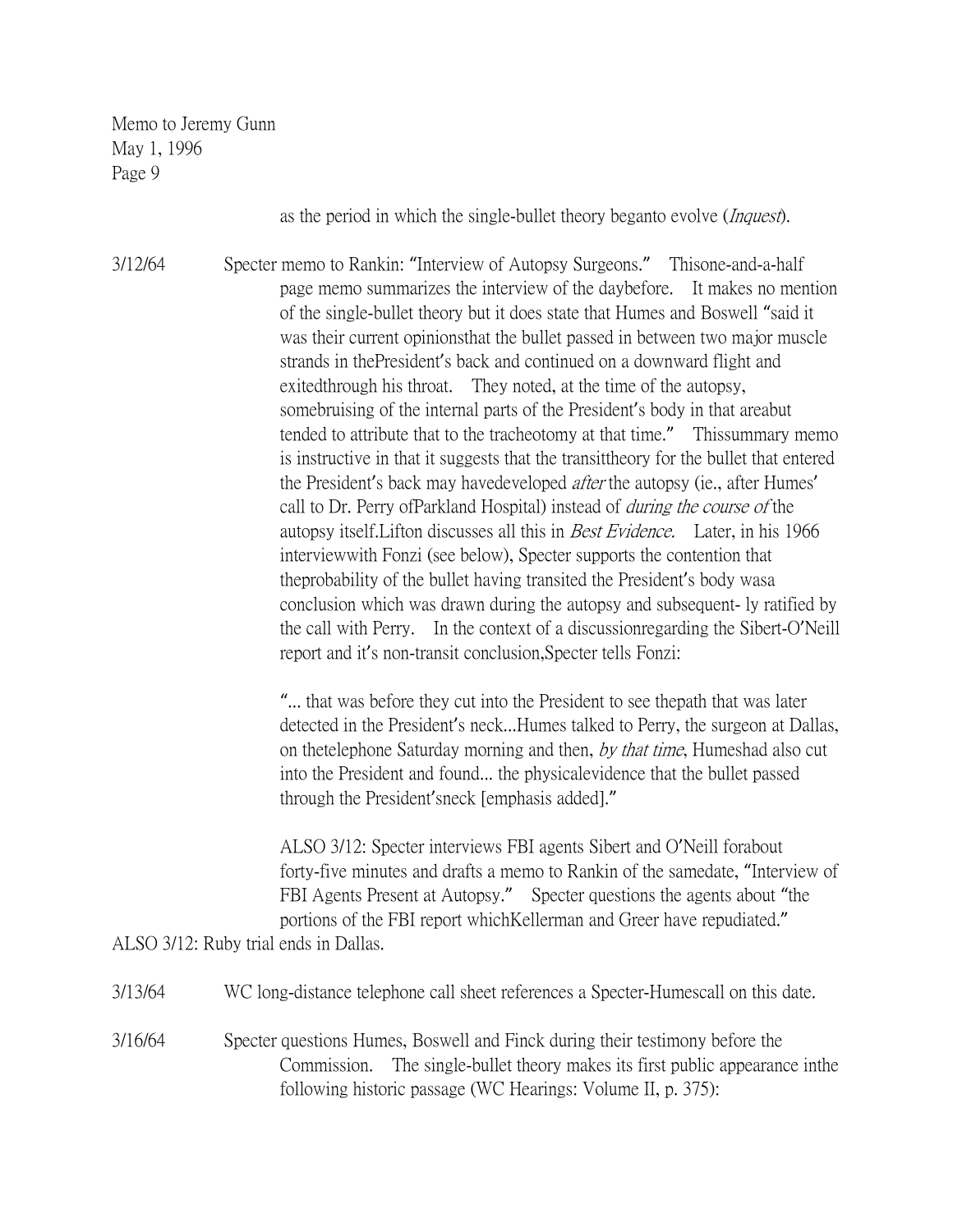> Specter: "Now assuming that there were only threemissiles fired, and bearing in mind the positionsof President Kennedy and Governor Connally...do you have an opinion as to the source of the mis-siles which inflicted the wound on PresidentKennedy... and the wound in Governor Connally'schest...?"Humes: "Yes... this missile struck no bony structures intraversing the body of the late President... it wasmoving at its exit from the President's body... atgreat speed... Governor Connally is sitting directlyin front of the late President and [I] suggest thepossibility that this missile, having traversed thelow neck of the late President, in fact traversedthe chest of Governor Connally."

> Humes is not postulating a full-blown single-bullet theoryhere, in that a page later Humes states that he thinks it "extremelyunlikely" that this same bullet -- even if it traversed the President'sneck, the Governor's chest *and* the Governor's wrist -- could *also* have caused the Governor's thigh wound.

ALSO 3/16: Specter leaves late that day for Dallas, via Chicagoand Kansas City. Between 3/20 and 3/25 he deposes orinterviews 29 people, as follows:

Parkland Hospital Doctors Akin, Bashour, Baxter, Carrico, Curtis, Clark, Dulaney, Giesecke, Gregory, Hunt, Jenkins, Jones, McClelland, Perry, Peters, Salyer, Shaw,Shires and White

Other Parkland Personnel (stretchers and bullets) iana BowronR.J. JimisonMargaret HenchliffeDoris Mae NelsonHenrietta RossRuth StandridgeDarrell TomlinsonJane Wester

Also: Parkland Hospital Administrator Charles Price

Other: Jean Hill (3/24)

3/17/64 One-page Specter memo to Jenner and Liebeler asking them toask the Paines what newspapers Oswald read or subscribed to.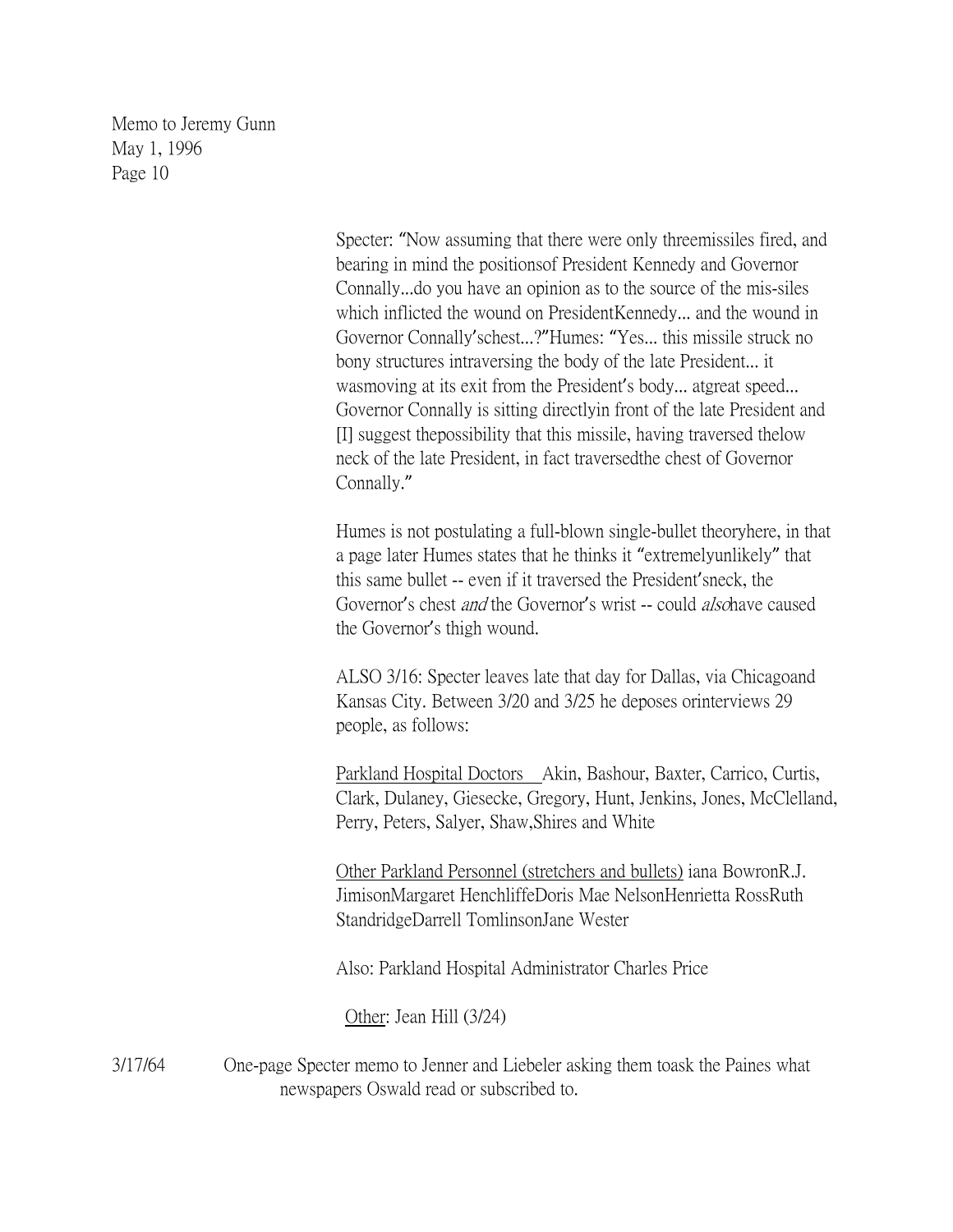| 3/26/64 | Specter returns to Baltimore/Washington                                                                                                                                                                                                                                                                                                                                                                                                                                     |
|---------|-----------------------------------------------------------------------------------------------------------------------------------------------------------------------------------------------------------------------------------------------------------------------------------------------------------------------------------------------------------------------------------------------------------------------------------------------------------------------------|
| 3/30/64 | Specter conducts questioning of Drs. Carrico and Perry during their testimony before<br>the Commission.                                                                                                                                                                                                                                                                                                                                                                     |
| 3/31/64 | Five (5) Specter memos to Rankin, re: suggested questions for VIP witnesses Gov.<br>Connally, Mrs. Connally, President Johnson, Mrs. Johnson and Jackie<br>Kennedy, respectively -- 372 questions in all. In an 11/3/66 interview with<br>author Richard J. Whalen, Spectercharacterized the questions he drafted for<br>Mrs. Kennedy as a list "that would choke a horse."                                                                                                 |
| 4/9/64  | Letter from Rankin to J. Edgar Hoover, re: request for FBI examination of Connally's<br>clothing:                                                                                                                                                                                                                                                                                                                                                                           |
|         | "We are interested to know if all of the holes could have been made<br>by one missile. The theory has been advanced that the bullet entered<br>Governor Connally's back, exitedfrom his lower chest, entered the<br>dorsal aspect of his Wrist, exited from the volar or underside of his<br>wrist, and then entered his left thigh."                                                                                                                                       |
|         | There is no mention of such a missile having previously struck the<br>President.                                                                                                                                                                                                                                                                                                                                                                                            |
|         | ALSO 4/9: Specter/Adams memo to Rankin, re: interviews of Clifford Carter,<br>Dave Powers and Sen. Yarborough. The memo suggests that Ken O'Donnell<br>doesn't much want to be interviewed. Specter also reiterates his view that VIPs<br>should not only beinterviewed, but that their testimony should be taken by<br>theCommission. A subsequent memo (see 4/20) makes clear<br>that Yarborough, at least, was interviewed on this date.                                 |
| 4/10/64 | Redlich memo to Rankin, "Commission and Staff Action for Completion of<br>Investigation." Item "V" on page 3 of this memo is "Completion of<br>Examina-tion of the Films of the Assassination and Further Investigatory Work<br>Resulting Therefrom." This memo indicates that the viewing of the Zapruder<br>slides was scheduled for April 14. Redlich refer-ences that, for the planned<br>reenactment in Dallas, staff plan toask the FBI to provide dummies that could |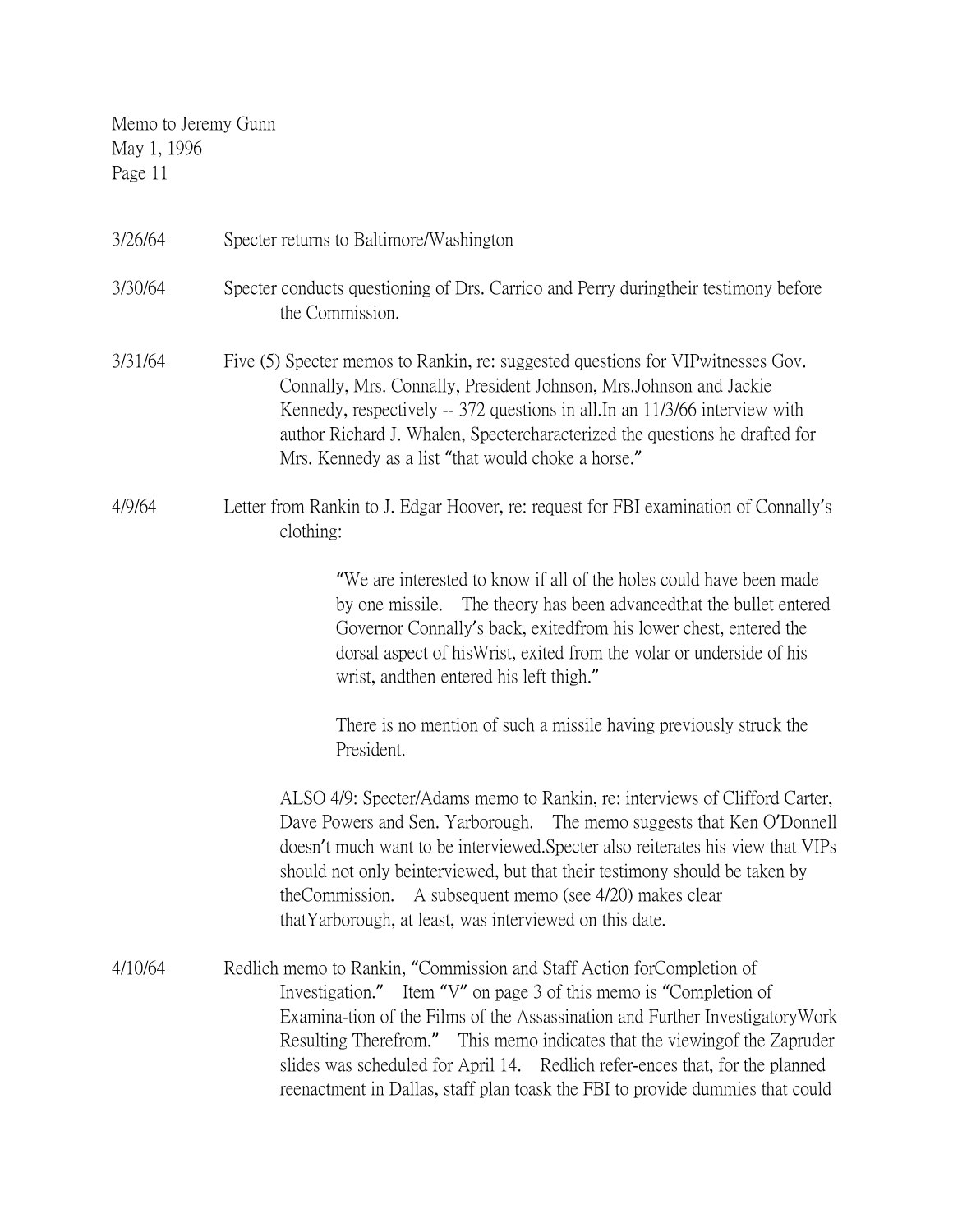> be marked by theBethesda doctors "with the exit and entry points of the first bulletthat hit President Kennedy and the bullet that hit Governor Con-nally [emphasis added]." While open to interpretation, thisline clearly suggests that Redlich, at least at this still-early juncture,believes that Connally was hit by a different bulllet than the onethat caused the President's back/throat wound.

4/14/64 A "conference" is held to view the Zapruder file, re: timing ofshots. What we know of this conference comes from a 4/22memo for the record authored by Melvin Eisenberg who, alongwith Redlich, were also heavily involved with the issue. It mayor may not be of significance that the memo summarizing thisconference is not written until after a *second* conference on 4/21. Attendees on 4/14 were Humes, Boswell, Finck, Drs. Light and Olivier from Edgewood Arsenal, Messrs. Malley, Gauthier and Shaneyfelt from the FBI (along with two other unidentified FBI agents), Messrs. Kelley and Howlett from the Secret Service and, from the Commission staff, Specter, Redlich and Eisenberg. Thisgroup not only had the original Life version of the Zapruderfilm but also slides of various frames which Life had prepared. The possibility that Gov. Connally's chest wounds were causedby the bullet that passed through the President's back/neck is clearly under consideration at this meeting, but so is the possibilitythat the Governor's wrist wound was caused by a separate (thesecond) bullet. In a section laying out what Eisenberg describesas "the consensus of the meeting," he writes:

> "(c) The velocity of the first bullet would have been littlediminished by its passage through the President. Therefore, *if* Governor Connally was in the path of the bullet it wouldhave struck him and *(probably)* caused the wounds he sus-tained in his chest cavity. Strong indications that thisoccurred are provided by the facts that (1) the bulletrecovered from Governor Connally's stretcher does notappear to have penetrated a wrist and (2) if the first bullet didnot hit Governor Connally, it should have ripped up the car,but apparently did not. Since the bullet recovered from theGovernor*'*<sup>s</sup> stretcher does not appear to have penetrated a wrist,if he was hit by this (the first) bullet, he was probably also hit bythe second bullet.*"* [emphasis added]

Later in the memo, Eisenberg notes Specter's divergence from the meeting's consensus on the issue of when Connally could have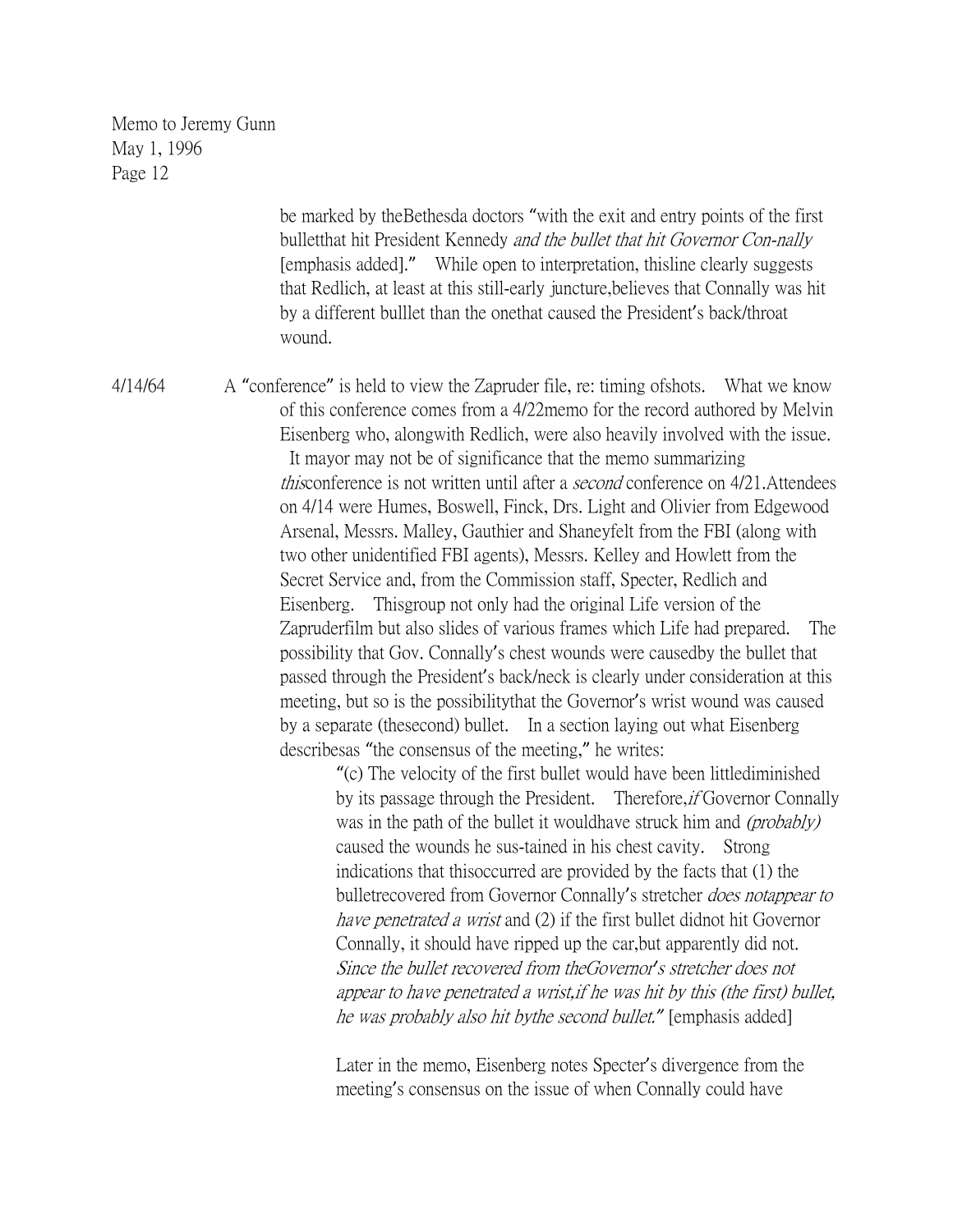sustained his chest wounds:

"(I) After Governor Connally straightened up at frames224-26 he starts a turn to the right. As a result of this turn,at no time after frame 236 was Governor Connally in a position such that a bullet fired from the probablesite of the assassin would have caused the wound inthe chest cavity which Governor Connally sustained --that is, after frame 236, the Governor presented a sideview to the assassin rather than a back view.\*" At the bottom of the page, Eisenberg's asterisk is explained: "Mr.Specter disagrees with this, and feels the Governor was in aposition to receive the chest wound up to 242." Eisenberg alsowrites:

"(j) It is not possible to say whether prior to 236 GovernorConnally was ever in a position such that one bullet couldhave caused the five wounds he sustained."It should also be noted that the above observation is made beforethe Dallas reenactment. Notable by its absence in this memo is the single-bullet theory: atno point in this document is it posited or even suggested that onebullet caused both the President's back/neck wound and *all* of Gov.Connally's wounds.

The FBI's read on this conference was reflected in a two-pagememo from A. Rosen to Alan Belmont, dated the following day.The second page of the memo is essentially a recapitulation ofcomments ascribed to Humes, re: path of bullets:

> "During this session Commander James J. Hughes advancedthe theory that the first shot entered the President's body inthe rear... and exited in the front without encountering anybone or other objects which slowed the bullet to any degree.Commander Humes was of the opinion the bullet continuedand struck Governor Connelley [sic -- Hoover's marginaliaon memo comments that "Malley should know how tospell Gov. Connally's name."] in the back... Commander Humes stated that here again, based on medical reportsreceived from doctors in Texas who examined GovernorConnelley [sic], the bullet met with no serious obstructionand passed through the body, merely grazing one of the ribbones. It was Commander Humes' opinion that the bulletfrom the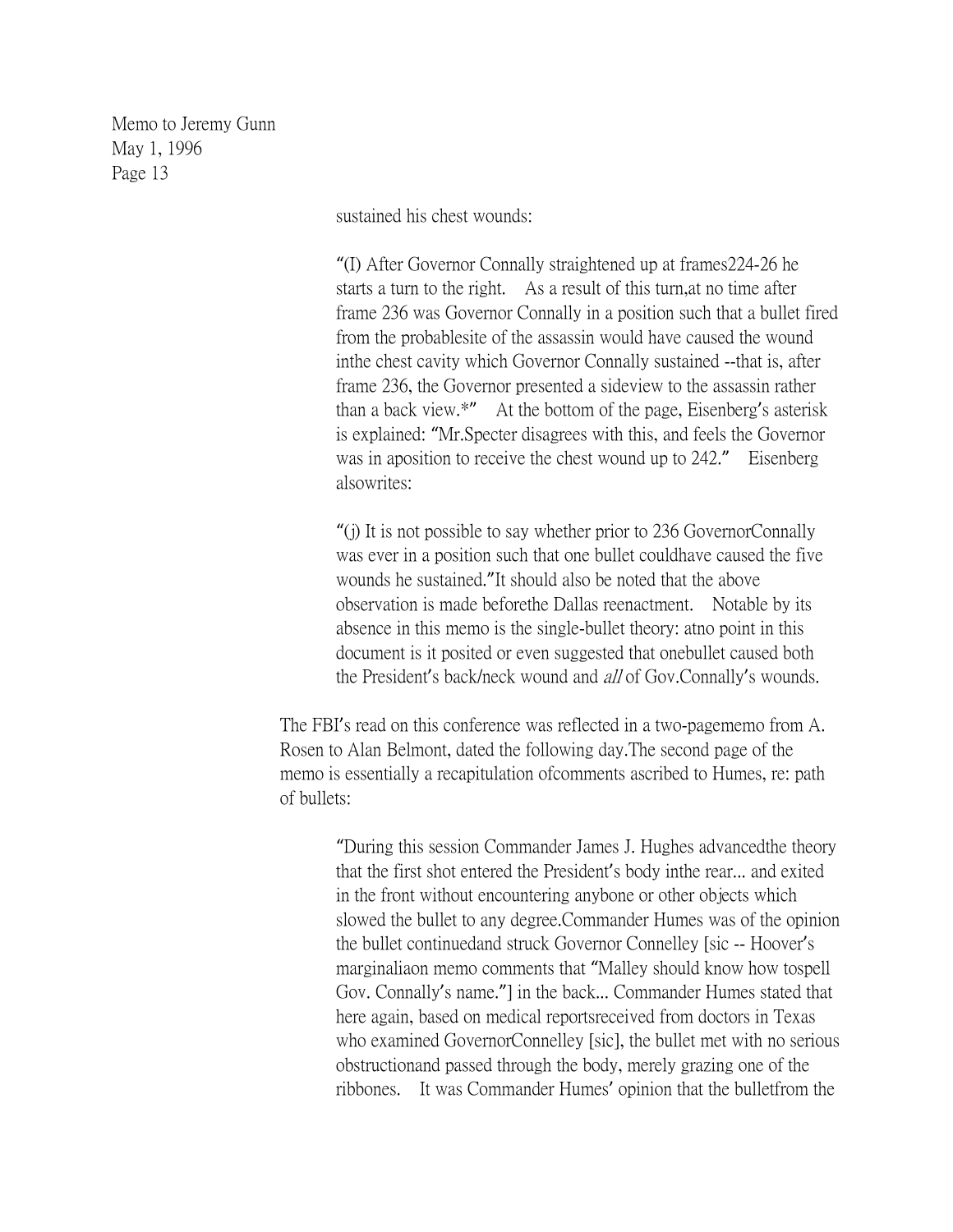|         | first shot apparently lodged in some manner in the clothing of<br>Governor Connelley [sic] and this bullet is theone found on the<br>stretcher on which Governor Connelley[sic] was brought to Parkland<br>Hospital Commander Humes states this bullet was not damaged in<br>any way and it is for this reason that the first shot definitely passed<br>through both the body of the President and Governor Connellley [sic].<br>In explaining his feelings concerning his theory, Commander Humes<br>stated that another shot is believed to have hit the right wrist of<br>Governor Connelley [sic] with such an impact that it caused the bullet<br>to break into many fragments and he noted that many fragments were<br>found in the wrist area of Governor Connelley [sic] as well as in the<br>thigh of the left leg The other doctors present did not completely<br>confirm the theory of Commander Humes but felt that there was a<br>possibility this theory was correct. Staff members of the<br>Commission gave no indication what additional action they planned<br>relative to this theory." Again, it should be noted that Humes as cited<br>here is not talking about the <i>full-blown</i> single-bullet theory, since he<br>posits that Gov. Connally's wrist wounds (and perhaps his thigh<br>wound, as well) were caused by a separate bullet than the one that<br>hebelieves caused the President's back/neck wound as well as Gov.<br>Connally's chest wound. |
|---------|-------------------------------------------------------------------------------------------------------------------------------------------------------------------------------------------------------------------------------------------------------------------------------------------------------------------------------------------------------------------------------------------------------------------------------------------------------------------------------------------------------------------------------------------------------------------------------------------------------------------------------------------------------------------------------------------------------------------------------------------------------------------------------------------------------------------------------------------------------------------------------------------------------------------------------------------------------------------------------------------------------------------------------------------------------------------------------------------------------------------------------------------------------------------------------------------------------------------------------------------------------------------------------------------------------------------------------------------------------------------------------------------------------------------------------------------------------------------------------------|
| 4/15/64 | WC phone log indicates Specter spoke with Parkland HospitalAdministrator Charles<br>Price on this date.                                                                                                                                                                                                                                                                                                                                                                                                                                                                                                                                                                                                                                                                                                                                                                                                                                                                                                                                                                                                                                                                                                                                                                                                                                                                                                                                                                             |
|         | ALSO on 4/15: Rosen memo to Belmont, re: FBI take on 4/14 conference,<br>cited above.                                                                                                                                                                                                                                                                                                                                                                                                                                                                                                                                                                                                                                                                                                                                                                                                                                                                                                                                                                                                                                                                                                                                                                                                                                                                                                                                                                                               |
| 4/16/64 | Two-page Specter memo to Rankin, "Remaining Work in Area I."<br>Item 1, "Obtain<br>accounts of assassination from the eyewitness celebrities."<br>Specter is still<br>advocating that VIP witnesses testify, though he is now recommending that<br>affidavits are sufficient for Clifford Carter and Dave Powers.<br>He references<br>that Gov. and Mrs. Connally are slated to testify on 4/21.                                                                                                                                                                                                                                                                                                                                                                                                                                                                                                                                                                                                                                                                                                                                                                                                                                                                                                                                                                                                                                                                                    |
|         | Item 2, "Obtain further medical evidence." Under this heading, Specter states<br>that "Photographs and X-rays of the autopsy should be examined to make<br>certain of the accuracy of the artist'sdrawings of President Kennedy's                                                                                                                                                                                                                                                                                                                                                                                                                                                                                                                                                                                                                                                                                                                                                                                                                                                                                                                                                                                                                                                                                                                                                                                                                                                   |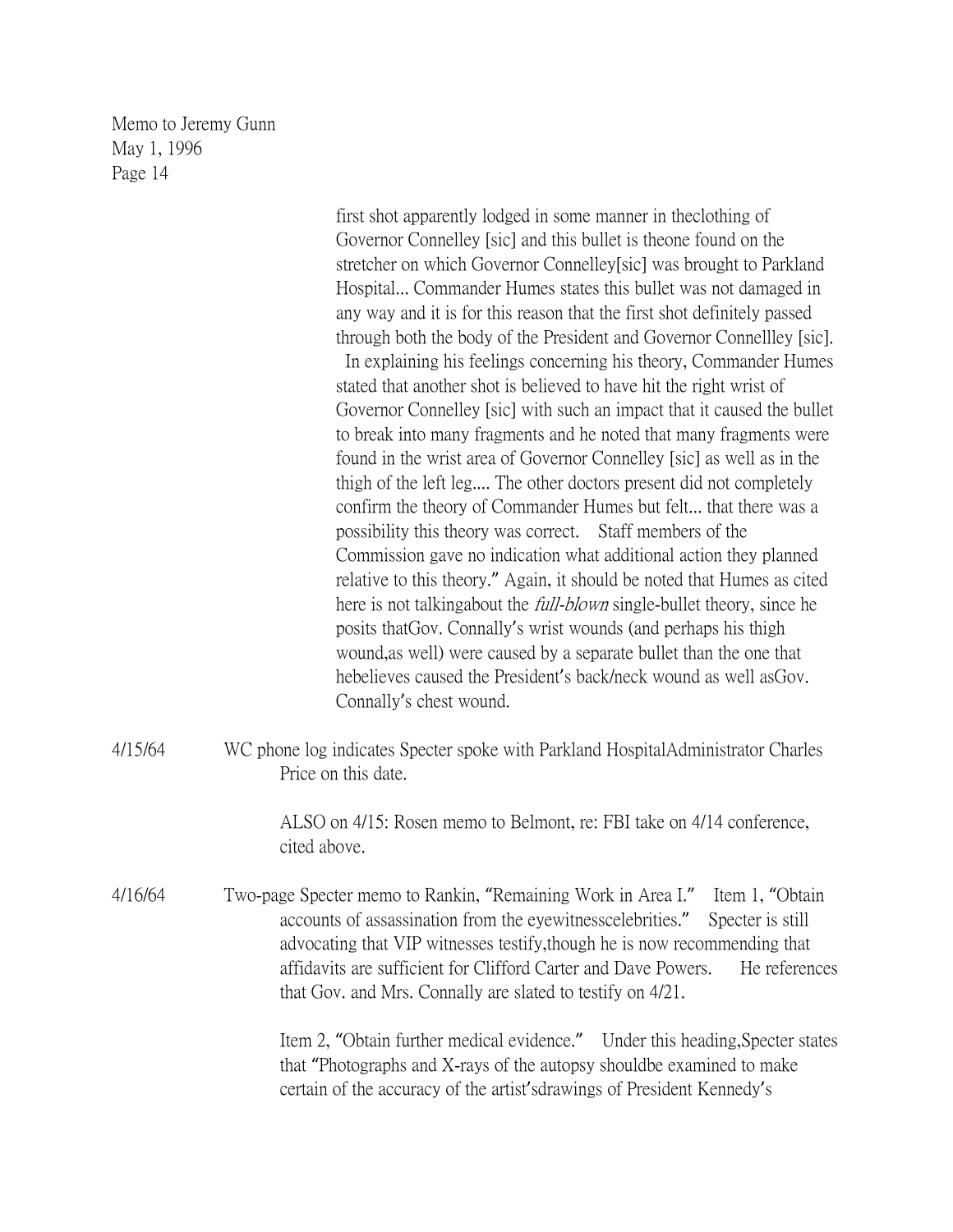|         | wounds." Specter returns to this theme with a vengeance on 4/30.<br>Reference is also made to the upcoming testimony of Drs. Gregory and Shaw.<br>Specteralso notes that it might be a good idea to take depositions<br>fromParkland medical personnel who were unavailable when he wasin Dallas:<br>Drs. Seldin and Crenshaw and David Sanders.                                                                                                                                                                                                                                                                                                                                                                                                                                                                                                                                                                                                                                                                                                                                                                                                                                                                                                                                                                                                                                                                                                                                                                                                                                                                                                                                                                                                                   |
|---------|--------------------------------------------------------------------------------------------------------------------------------------------------------------------------------------------------------------------------------------------------------------------------------------------------------------------------------------------------------------------------------------------------------------------------------------------------------------------------------------------------------------------------------------------------------------------------------------------------------------------------------------------------------------------------------------------------------------------------------------------------------------------------------------------------------------------------------------------------------------------------------------------------------------------------------------------------------------------------------------------------------------------------------------------------------------------------------------------------------------------------------------------------------------------------------------------------------------------------------------------------------------------------------------------------------------------------------------------------------------------------------------------------------------------------------------------------------------------------------------------------------------------------------------------------------------------------------------------------------------------------------------------------------------------------------------------------------------------------------------------------------------------|
| 4/20/64 | Two-page Specter memo to Rankin, "Interview of Senator Yarborough." Interview<br>summary; at the end of it Specter recommends Yarborough be called to testify.                                                                                                                                                                                                                                                                                                                                                                                                                                                                                                                                                                                                                                                                                                                                                                                                                                                                                                                                                                                                                                                                                                                                                                                                                                                                                                                                                                                                                                                                                                                                                                                                     |
| 4/21/64 | Specter conducts questioning of Drs. Shaw and Gregory, as well as Governor and<br>Mrs. Connally, during their testimony before the Commission.                                                                                                                                                                                                                                                                                                                                                                                                                                                                                                                                                                                                                                                                                                                                                                                                                                                                                                                                                                                                                                                                                                                                                                                                                                                                                                                                                                                                                                                                                                                                                                                                                     |
|         | ALSO on 4/21: a second documented conference is held to viewthe Zapruder<br>film, re: impact of first and second bullets. Eisenberg's memo for the record<br>is, like his earlier one, dated 4/22. Repeat participants from 4/14 were: Drs.<br>Olivier and Light from Edgewood Arsenal, Messrs. Gauthier and<br>Shaneyfeltfrom the FBI (accompanied this time by only one<br>unidentifiedagent), and WC staffers Redlich, Specter and Eisenberg.<br>Newparticipants at the second conference were Dr. Dolce from Edge-wood,<br>Drs. Gregory and Shaw from Parkland (present for theirtestimony before the<br>Commission that same day) and David Belinfrom the WC staff. Described<br>as joining the conference "later in the proceedings" were Rankin,<br>Commissioner McCloy and Gov. and Mrs. Connally. Once again,<br>Eisenberg's memo lays out "the consensus of the meeting." Once again, the<br>consensus includesa conclusion that "at no time after frame 236 was<br>Governor Connally in a position such that a bullet fired from the probablesite<br>of the assassin would have caused the wound in the chestcavity". Once<br>again, Specter's dissent from this conclusion is referenced via an asterisk.<br>Eisenberg cites Connally as "positive that he was hit after he heard the first<br>shot, i.e., by the secondshot, and by that shot only." Eisenberg also cites<br>Drs. Light and Dolce "as being very strongly of the opinion that Connally<br>hadbeen hit by two different bullets, principally on the ground that the bullet<br>recovered from Connally's stretcher could not havebroken his radius without<br>suffering more distortion." Dr. Olivier, however, "withheld a conclusion"<br>pending the upcoming tests on animal tissue. |

4/22/64 One-page Specter memo to Rankin, "Information Requested inYour Memorandum of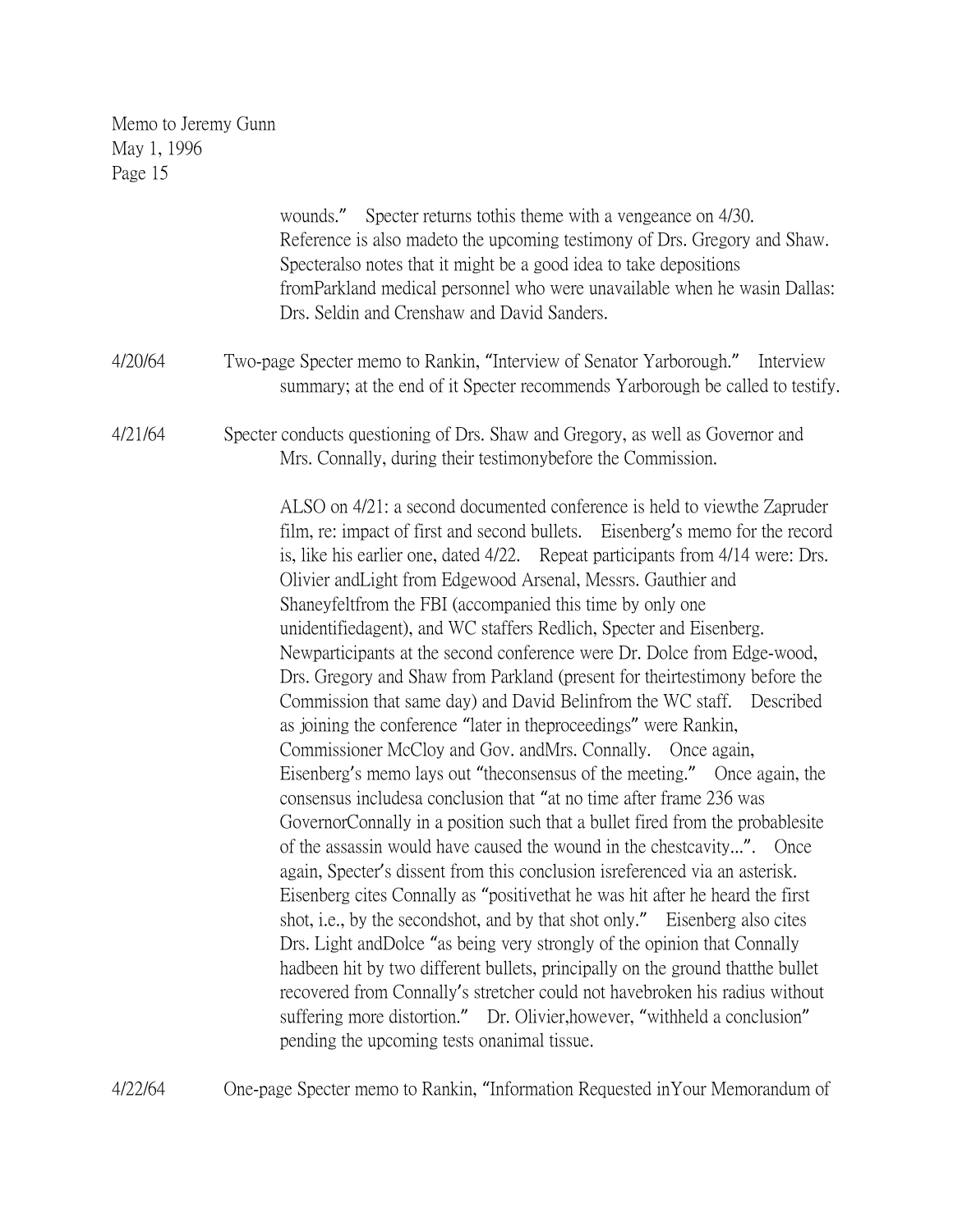> April 16, 1964." This is a short update onthe status of Specter's part of the investigation. In it he referencesthat he expects to begin writing the first draft of the report in hisarea during the week of May 4th.

ALSO on 4/22: Eisenberg writes his two memos for the record, re:conferences on Zapruder film.

ALSO on 4/22: The FBI replies to Rankin's letter of 4/9, re: testingof Governor Connally's clothing. The Bureau's conclusion: "It wasnot possible from an examination of the clothing to determine whether or not all of the holes were made by the sameprojectile or projectile fragments."

- 4/23/64 Eisenberg writes another memo for the record which referencesconferences held "over the last several months" to view theZapruder, Nix and Muchmore films, re: point of impact of thethird -- head -- shot. The memo includes Specter in a list ofindividuals "present at most or many of these conferences" (asopposed to the list present at "all" of them).
- 4/24/64 Eisenberg memo to Redlich, Specter and Belin, "Determinationof the Trajectories of the Three Shots." This detailed memo, alittle over two pages in length, concerns itself with the mechanicsof how a reenactment in Dallas should be set up. The memo'slast sentence is most relevant to our purposes here in that Essen-berg states:

"In particular, an attempt should be made to photo-graph various relative positions of the persons simulating the President and Governor Connally with a view todetermining whether the first bullet probably did or did nothit the Governor as well as the President.*"* [emphasis added]

4/27/64 Norman Redlich memo to Rankin, re: the necessity of undertakinga reenactment of the assassination in Dallas. Apparently, thefinal decision to undertake this project has not yet been made, andRedlich is making a strong pitch to Rankin that this is a crucial andnecessary step. Remember: Redlich has been very involved in theviewing of the Zapruder film, the conferences, etc. The second sentence of his memo is therefore significant:

"Our report presumably will state that the Presidentwas hit by the first bullet,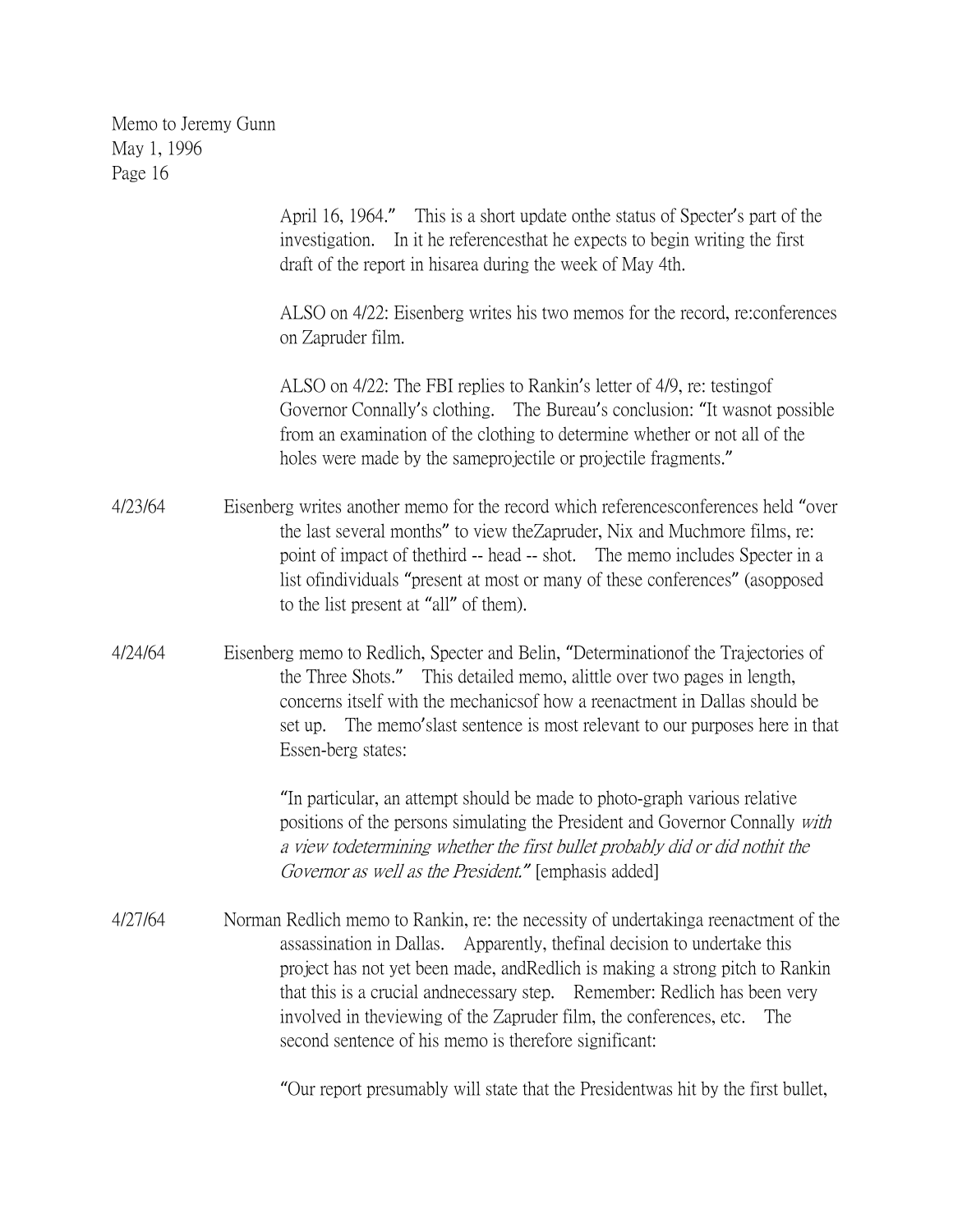> Governor Connally by thesecond, and the President by the third and fatalbullet. The report will also conclude that the bullets were fired by one person located in thesixth floor southeast corner of the window of theTSBD building." [emphasis added]

Redlich's stated presumption, re: Connally's wounds, indicatesthat -- at least insofar as Redlich is concerned -- the single-bullettheory has not yet won the day as late as the end of April.Also clear is that, even after repeated viewing of the Zapruderfilm and long discussion of the timing problems it presents, Redlich, at this juncture, sees no absolute contradiction between Connally having been hit by the second bullet (not the first) and a lone assassin. (Of course, Specter himself has always insisted that the single-bullet theory is not necessary to a lone-assassin conclusion.) Redlich admits in his memo, however, that this presumed conclusion is only "a reasonable hypothesis which appears to be supported by the medical evidence...". He doesn'tfeel any conclusions can be comfortably posited without empirical testing in Dealey Plaza. He is especially concernedwith resolving the timing problem by determining how earlythe President may have been hit by the first shot. Redlichconcludes his memo with a prescient warning:

> "...it is a certainty that others will examine theZapruder films and raise the same questions whichhave been raised by our examination of the films. Ifwe do not attempt to answer these questions withobservable facts, others may answer them with factswhich challenge our most basic assumptions, or withfanciful theories based on our unwillingness to test ourassumptions by the investigatory methods available to us."

Overly sanguine as he may have been regarding the efficacyof a Dallas reenactment in deflecting future critics, Redlichsubsequently signed on to the single bullet theory. Eisenbergwould later tell Epstein that "at first, some lawyers wereincredulous of this hypothesis" (*Inquest*, p. 126).

Note: In Inquest (p.130), Epstein cites Specter as the one who proposed the reenactment, and Epstein says this happened inMay. But this Redlich memo of April -- which cites several unnamed WC staffers as sharing his concerns - would certainlypredate Epstein's citation.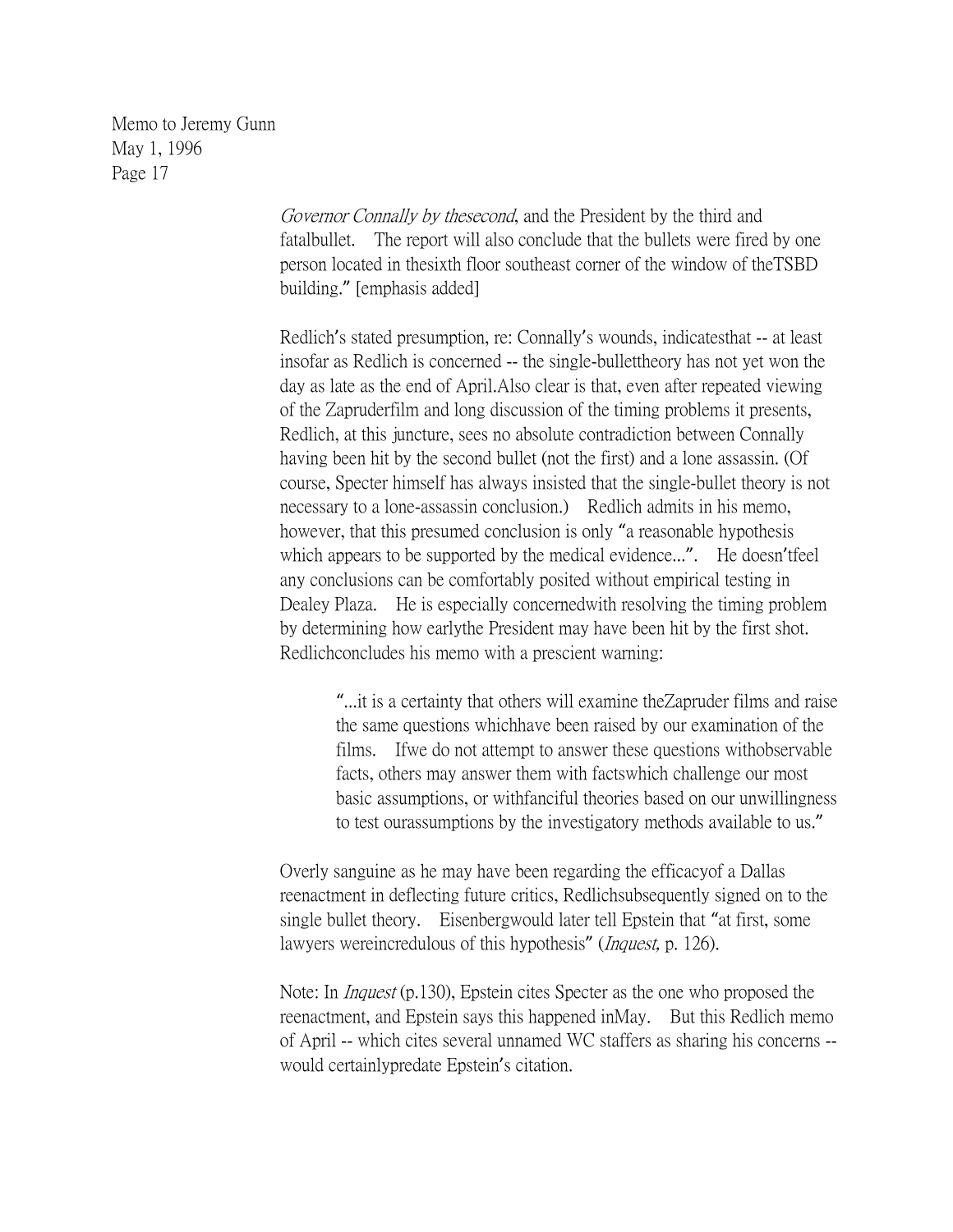ALSO 4/27: Wound ballistics tests conducted by U.S. Army personnel at Edgewood Arsenal. Epstein describes Specteras having supervised these tests (Inquest, p. 128).

- 4/29/64 Specter memo to Rankin, re: authorization of affidavits. Thismemo references that a decision has been made to proceed withsecuring affidavits from Yarborough, O'Donnell, Powers andCarter.
- 4/30/64 Two-page Specter memo to Rankin, "Autopsy Photographs andX-Rays of President John F. Kennedy." "In my opinion it is indispensable that we obtain the photographsand X-rays of President Kennedy's autopsy...". So begins Specter'smemo. In it, Specter stresses "all of the outstanding controversyabout the direction of the shots" and cites the fact that the Parklanddoctors never saw the President's back wound or the entry point for the head wound. Therefore, the photos must be looked at toverify that these holes "had the characteristics of points of entry."Specter sees a need to verify the testimony of Humes, Finck andBoswell which, he points out, "has come only from Governmentdoctors." The location of the entry wound in the back also requires verification:

"It is essential for the Commission to know precisely thelocation of the bullet wound on the President's back so thatthe angle [of the shots] can be calculated."

Specter is also concerned about testing the accuracy of the Rydbergdrawings:

"Some day someone may compare the films with theartist's drawings and find a significant error whichmight substantially affect the essential testimony andthe Commission's conclusions. In any event, theCommission should not rely on hazy recollections,especially in view of the statement in the autopsyreport (Commission Exhibit #387) that 'The complexityof these fractures and the fragments thus produced taxsatisfactory verbal description and are better appreciatedin photographs and roentgenograms which are prepared'."

Specter is fully aware of the sensitivities regarding Commissionaccess to the photos and X-rays and suggests that the number ofindividuals given access be held to an "absolute minimum" andthat the photos and X-rays not be made a part of the Commission'sofficial records.

ALSO on 4/30: **Executive Session.** Specter's memo sets the stagefor a discussion of the autopsy photos and X-rays by the membersof the Commission itself. The transcript for this session is 43 pageslong. Members present are the Chief Justice, Sen. Cooper, McCloyand Dulles. Absent are Ford, Boggs and Russell. Topics discussedinclude general progress by staff on various issues, the GeneralWalker case, securing more information on the Schrand incident,developments at the Ruby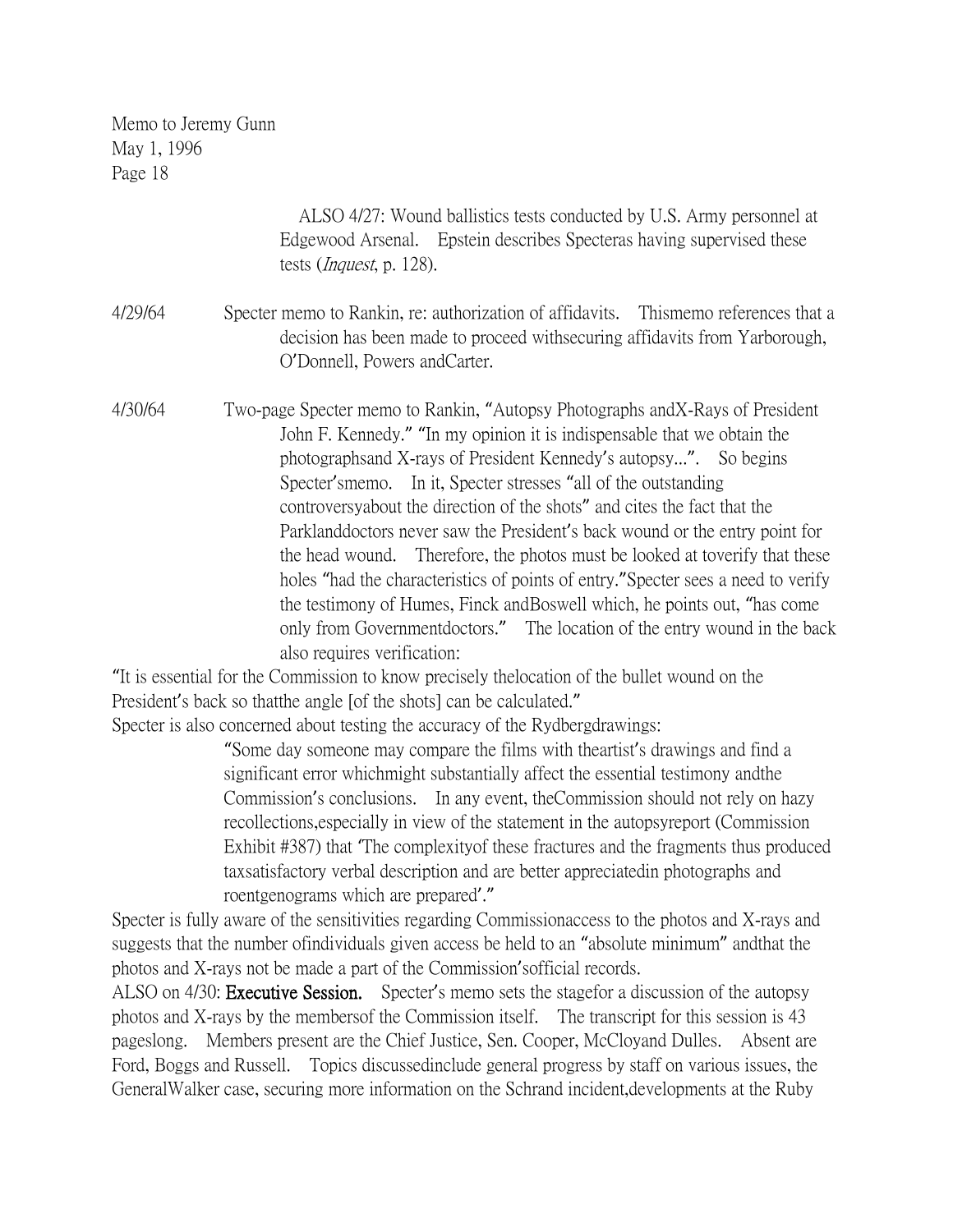trial, securing the affidavits of agencyheads on their respective agencies' non-involvement with Oswald,possible testimony by RFK, etc. Item 5 on Chief Counsel Rankin'sagenda is: "Autopsy Pictures of President Kennedy."

p. 5880-5884:Rankin: "The staff feels that we should have some memberof the Commission examine those pictures. Wehave a very serious problem in the record nowthat Dr. Humes testified, as you recall, that thebullet in his opinion probably passed through thePresident and then through Governor Connally. And we now have the testimony of Governor Connally that that couldn't have happened. Heis certain it didn't happen. And that the bullet thatstruck him is one that did not hit the President. Wealso have some drawings of President Kennedywhich are reconstructions... and we don't knowwhether these drawings conform to the pictures ofthe autopsy or not...I feel that a doctor and somemember of the Commission should examine themsufficiently so that they could report to the Com-mission that there is nothing inconsistent with theother findings in connection with the matter inthose pictures. In that way we can avoid anyquestion that we have passed anything up thatthe Commission should know or that we haven'ttried to take advantage of information that shouldbe available to us."\_\_\_\_\_\_\_\_\_\_

McCloy: "There is this element. In the record there is an indication by the doctor [Humes] that there was a certain -- he would prefer to have the pictures -- see the view of the pictures in connection with the charts that he was representing to us. There was a certain little note of minor inadequacy in connection with the chart which he had, without the pictures... I remember he said, 'I think I could show you this better on the photographs than I could through these charts'."Rankin: "That is right."Warren: "Well, I think you can work that out, Lee, to do that, but without putting those pictures in our record. We don't want those in our record."McCloy: "Certainly not."Warren: "It would make a morbid thing for all time to come."Rankin: "Is that effort to proceed in that manner, withouthaving them in the record, and having an examin-ation by the doctor and one of the members of theCommission satisfactory then?Warren: "Only for verification purposes. Yes, I think thatwould be all."Dulles: "By the doctor and a member of the Commission."McCloy: "Oh, yes, you would need a doctor present to interpret it to you."Warren: "All right."

 Rankin, and by extension Specter's memo, carries the day at thisCommission meeting. The history of any follow-up to the decision recorded here is obscure. For many years, it was stated by various people (including Specter) and widelyunderstood that no such examination of the autopsy photosand X-rays took place. Even Commissioner McCloy, in a 1967CBS News interview (cited by Wiesberg, Post Mortem, p. 553), stated: "I thought that he [Earl Warren] was really going to seethem, but it turned out that he hadn't." Warren died in 1974,but in his posthumously published memoirs he writes: "I sawthe pictures when they came from Bethesda Naval Hospital,and they were so horrible that I could not sleep well for nights" (*The Memoirs of Earl Warren*, p. 371). Whether this viewing took place before or after this 4/30 Executive session, and whether the Chief Justice was supported by medical personnel, is unclear.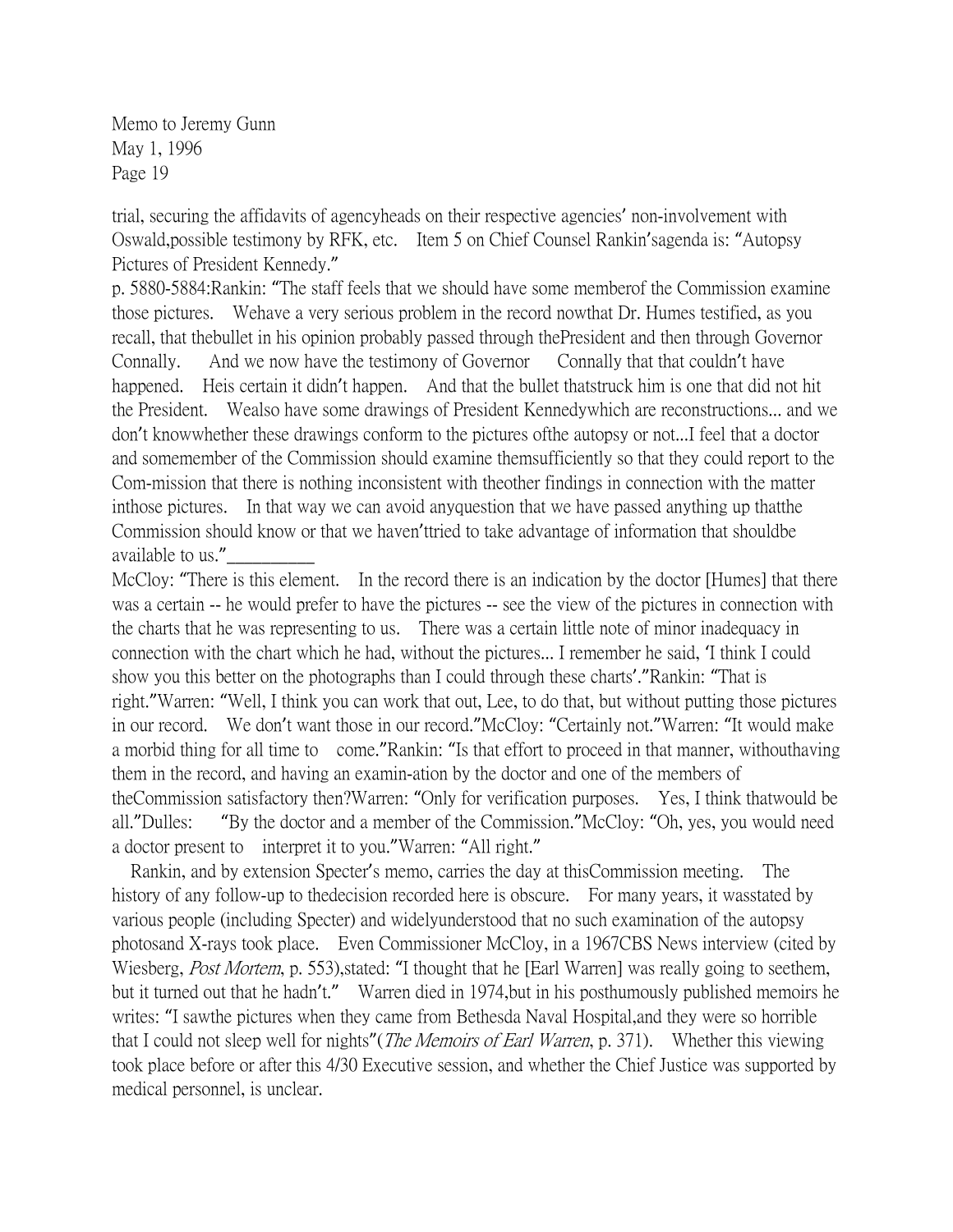The Commissioners closed this session by personally examiningthe windshield from the President's Lincoln.

5/5/64 One paragraph memo from Specter to Rankin, re: KennyO'Donnell. Specter recounts a phone call to O'Donnell'soffice. O'Donnell was out of town and his secretary informedSpecter that O'Donnell wants a letter -- presumably concerninghis having to testify or otherwise cooperate with the Commission.

#### 5/6/64 One-page memo from Specter to Willens and Eisenberg; re: orderof his depositions.

5/12/64 One-and-one-half-page memo from Specter to Rankin,"Ex- amination of Autopsy Photographs and X-rays of President Kennedy."This, the second of Specter's two memos on the subject, wouldappear to reflect the Commission's decision of 4/30 in thatSpecter writes: "When the autopsy photographs and X-rays are examined..." [emphasis added]. Specter is no longer advocating;here he is explicating on what should be looked for during theexamination. Specter appears to be assuming that he was notgoing to be part of any viewing; hence the need to tell others whatto look for. His suggestions essentially restate what he has already listed in his earlier memo: the need to confirmthe location of the wounds, exit vs. entrance characteristicsof the wounds, clues as to bullet trajectory, verification of theRydberg drawings, etc.

Specter also states: "I suggest that we have a court reporterpresent so that we may examine Dr. Humes after the X-raysand photographs are reviewed...". Although it can be inter-preted differently, it would appear that Specter expected Humesto be part of the viewing.

5/12/64 Four-page memo from Specter to Rankin, "Agenda for On-The-Site Tests at Dallas." This is a detailed memo submitted in preparation for the re-enactment in Dallas, in which Specter was a key player. Amongthe objectives Specter lists is making a determination "whetherthe wounds on President Kennedy or Governor Connally couldhave been caused by a shot fired from the Triple Underpass." Butmost of the memo assumes the shots came from the TSBD and themain thrust of the reenactment, clearly, is to try and nail down thetiming of the presumed number of shots (three). While thesingle-bullet theory is nowhere mentioned in the memo, thedocument's attention to seating and positioning detail suggests the theory is not far from the author's thoughts.

The memo states that Inspector Malley of the FBI is arranging tohave a dummy of the President made for purposes of the reenactment. Specter then writes: "I suggest that CommanderHumes mark the points of entry and exit of the neck wound andthe point of entrance of the head wound [on the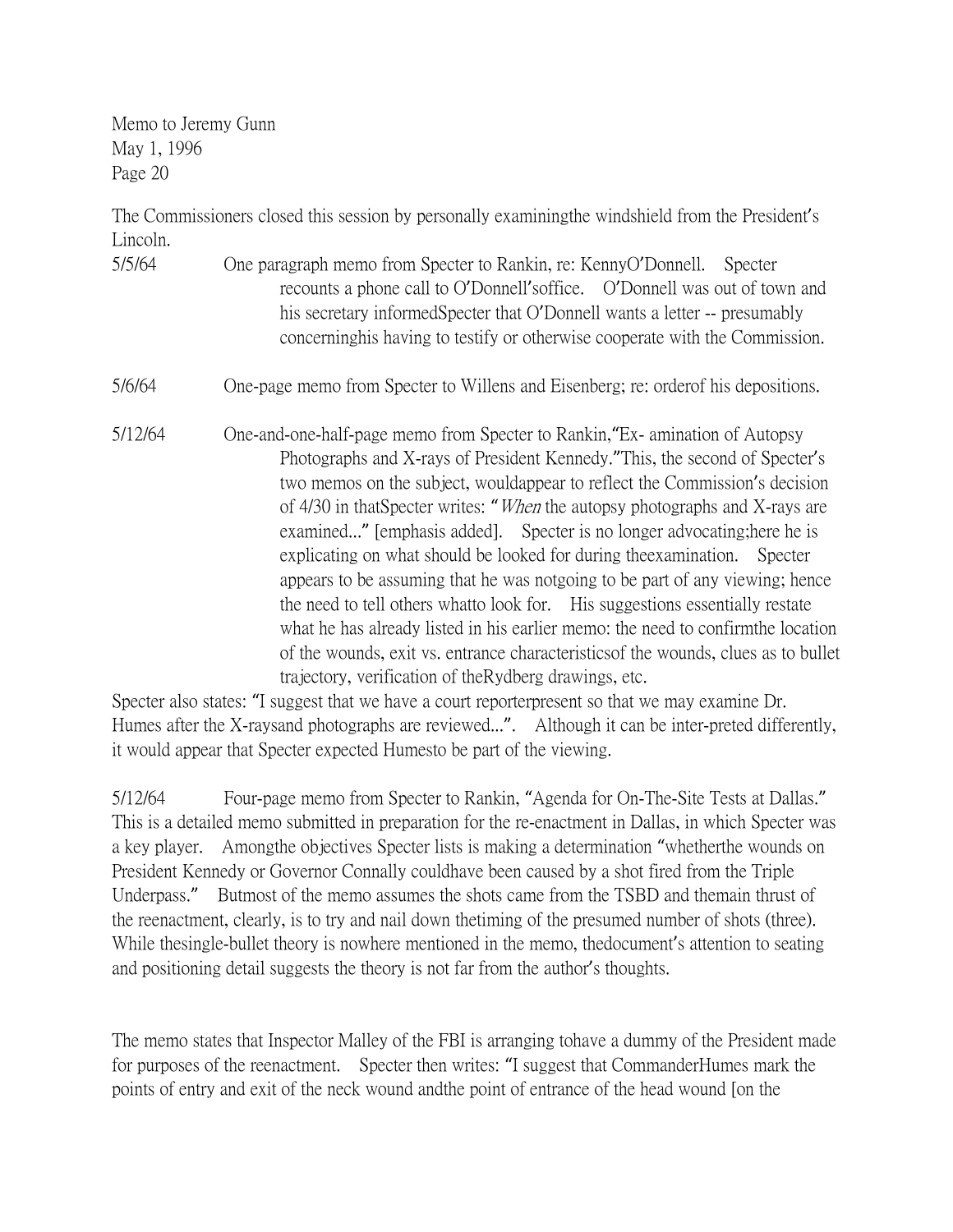dummy] when he reviews the X-rays and photographs of the autopsy [emphasis added]." Specter is clearly still under the impression that the photos and X-rays are going to be viewed, and that Humes will be one of the viewers. Specter also states: "Under your [Rankin's] supervision, this project should be handled by the same people who worked onthese problems *during the numerous viewing of the* films and slides[emphasis added]." In this regard, Specter references FBI person-nel Malley, Gauthier and Shaneyfelt, USSS personnel Kelleyand Howlett, as well as Norman Redlich and himself. ALSO on 5/12, Specter pens a short memo to Rankin, re:Commission exhibits which Connally, Kellerman, Greer andHill have marked indicating when/where the various shotstook place.

5/13/64 Specter conducts questioning of FBI forensic expert RobertFrazier, and Drs. Olivier and Light as well as Arthur Dziemian of Edgewood Arsenal, during their testimony before the Commission.Specter is also present for the testimony of Lt. Revill and Det. Brianof the Dallas Police Department.

ALSO on 5/13: Two-paragraph memo from Specter to Rankin, re: a New York Herald Tribune article of 5/7/64 which referenced a theretofore unseen film of the assassination.

5/18/64 With Norman Redlich present, Specter deposes Kenny O'Donnell. This deposition later becomes a matter of some controversy in that,in 1972's Johnny, We Hardly Knew Ye, O'Donnell states that a WarrenCommission lawyer (clearly Specter) asked him to change histestimony (re: O'Donnell/LBJ conversations at Parkland Hospital)to conform with that of President Johnson's. Specter strenouslydenies this charge.

5/19/64 Letter from Specter to Drs. Shaw and Gregory of ParklandHospital requesting copies of the X-rays utilized during theirtestimony before the Commission. ALSO 5/19: Executive session. This session was concernedexclusively with personnel matters

regarding Norman Redlichand, to a far lesser degree, Joseph Ball.

5/23/64 Specter, along with Rankin and Redlich, departs for Dallas to conduct reenactment of assassination. Specter returns on 5/27.

5/24/64 The reenactment is conducted.

According to an 11/3/66 interview with Specter conducted by Richard Whalen, Specter -- while in Dallas on either this date orthe following day -- was shown a single autopsy photo by U.S.Secret Service Inspector Tom Kelley. The photo Specter saw wasthe one depicting the President's back wound. Whalen's notesquote Specter:

"I saw one picture taken at the autopsy, which was nottechnically authenticated, which showed the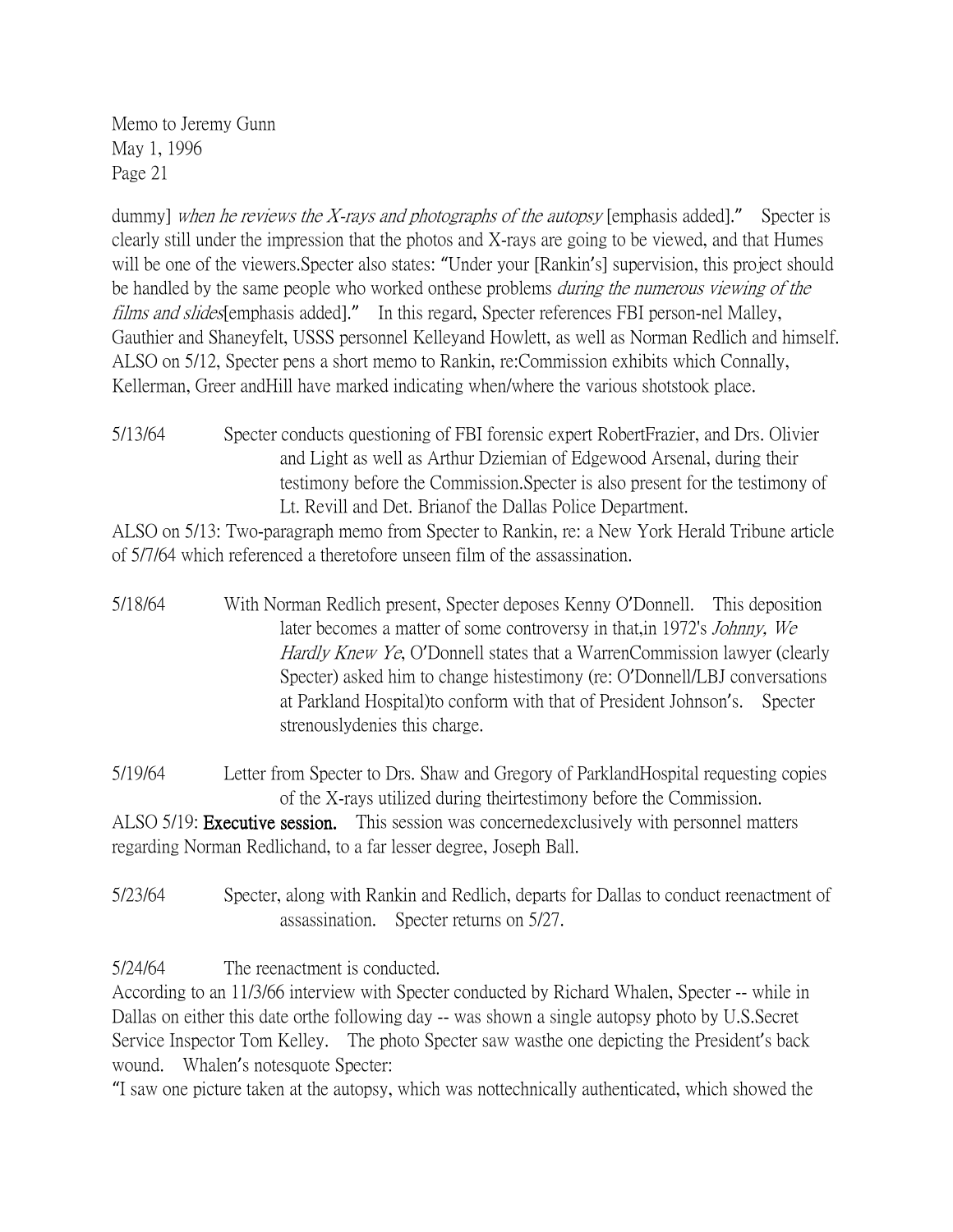back of a body with a bullet hole, apparently of entry, in the placewhere the autopsy report said it was. I saw the picturein Dallas. It was shown to me by a Secret Service man.He showed it to me then and there because he'd have achance to show it to me."

Specter told Whalen that the viewing was "very private and quite unofficial" (now quoting Whalen's notes and not his verbatimrendering of Specter's words). Specter told Whalen that he didnot ask to see any photos, but that his position in regard to the need for the Commission to view the photos was well known toKelley, who -- theorizes Whalen -- "presumably volunteered toshow the picture to Specter and thereby set his mind at ease."Whalen's notes provide no hint as to whether Kelley had otherphotos with him, or just the one he showed Specter.

- 6/64 According to a 8/17/92 U.S. News and World Report cover storyentitled "JFK: The Untold Story of the Warren Commission" (p. 40), sometime during this month Robert Kennedy privately gavepermission for Warren, Rankin and the autopsy doctors to viewthe autopsy photos and X-rays. The article implies that HowardWillens, who had come to the Commission from the JusticeDepartment, was somehow instrumental in securing this OK. This scenario is recounted again in Gerald Posner's Case Closed(p. 407-408). While U.S. News implies that only Warren actually saw the photos, Posner implies that both Warren and Rankin did.
- 6/1/64 Original deadline for submission of reports. Specter is frequentlycited as the only WC counsel to meet this deadline, though it isunclear whether his draft was literally in by 6/1. Epstein says atvarious points that it was in by the deadline, or in by June 5 (*Inquest*, pp. 95, 132). The draft itself is dated June 8th, and thecover memo forwarding it to Rankin is dated June 9th (see below).
- 6/4/64 Specter conducted, before the Commission, the questioning of FBI and USSS officials who had participated in the reenactment inDallas: Kelley, Guathier, Shaneyfelt and Frazier.

Frazier gave Specter some difficulty during his testimony insofar as he was willing only to admit the possibility of the

the single-bullet theory -- based on the assumption that thebullet wasn't deflected by having passed through the President --rather than provide a ringing endorsement of the hypothesis.In his 11/3/66 interview of Specter, Richard Whalen quotesSpecter as saying that Frazier's 'introduction' of the deflectioncaveat "left me out on a limb."

ALSO on 6/4. Executive session. This session dealt primarilywith press leaks.

6/7/64 Interview, in Dallas, of Jack Ruby. Specter is part of the WC delegation, brought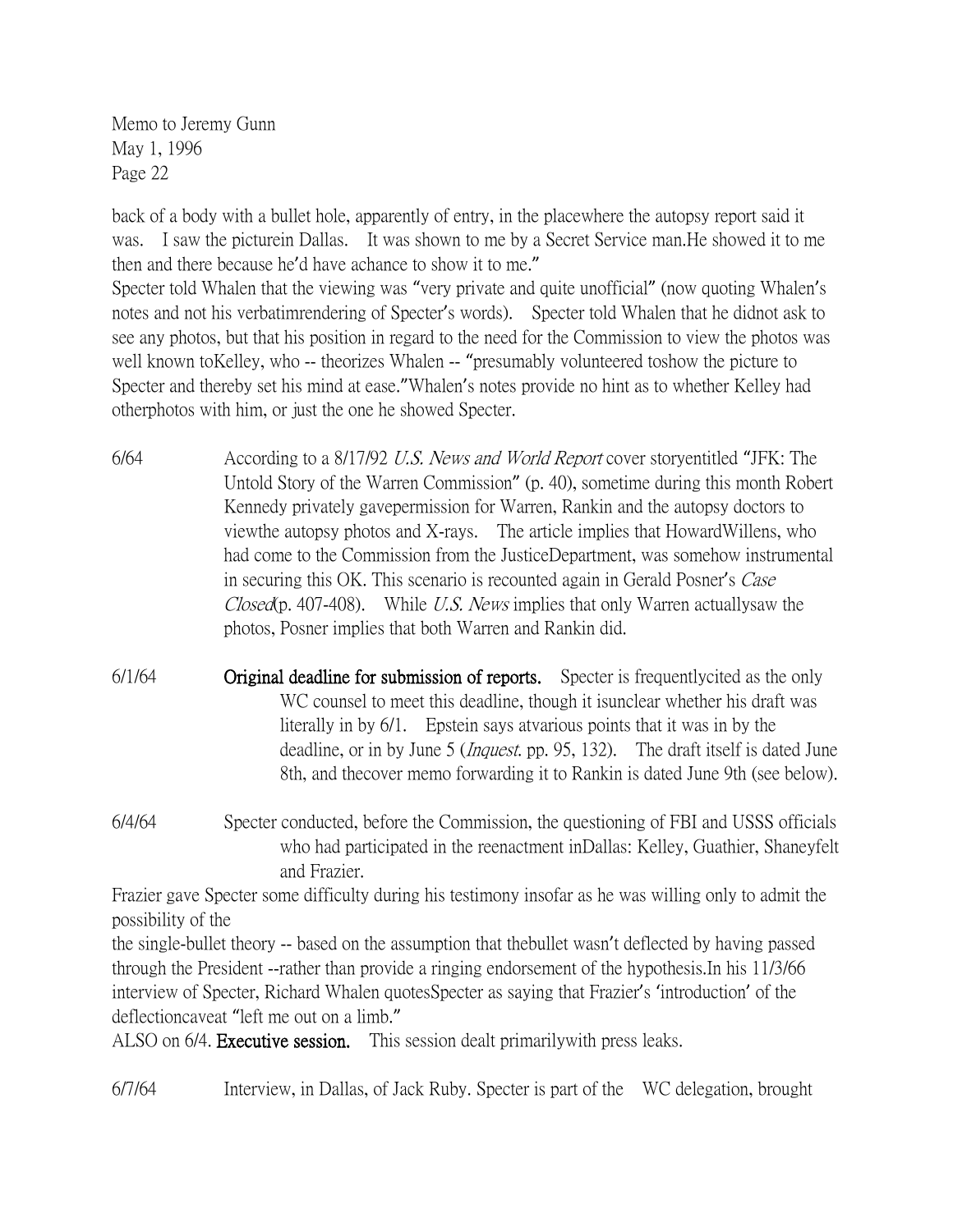> along at Warren's request because of hisacquired expertise regarding events on the day of the assassination.Because various Dallas and Texas officials are also present atthe interrogation, and there is a concern about too big a crowd,Specter is not actually in the room when the interrogation ofRuby begins, but he subsequently enters (WC Volume V, p. 190). After the Ruby interrogation, Warren and Ford visit Dealey Plaza.According to a 8/17/92 U.S. News and World Report article ("JFK:The Untold Story of the Warren Commission," p. 40), it was onthis trip that Specter got a few private moments with Earl Warrenat the sixth-floor window of the School Book Depository Building. As Specter related to Whalen: 'it was there that Specter explained to him [Warren] how one bullet could have passed through both men. "It was the only time he was ever quiet for a few minutes; he didn't say anything but I think I convinced him".'

6/9/64 Short cover memo from Specter to Rankin, re: attached draft ofSpecter's portion of the Report (the draft itself is dated the daybefore, 6/8). The draft is 86 pages in length and contains materialthat ends up in both Chapter II ("The Assassination") and ChapterIII ("The Shots from the Texas School Book Depository") of the final Warren Commission Report. Epstein, in *Inquest*, states that Specter made "some" contributions to the writing ofChapter II - which Epstein says "was written mainly by Redlich" -- and that Chapter III "was originally written bySpecter" but was "substantially rewritten" by Redlich (p. 138of *The Assassination Chronicles* edition). Nonetheless, a cross-referencing of Specter's submission and the final Reportreveals that much more of Specter's work survived theediting process than Epstein suggests. While there are clearly changes -- and much rearranging of sections andtopics -- it is also true that large portions of Specter's draftare retained, verbatim, in the final version. By the same token,Specter must also take responsibility for some of the finalReport's errors: the reference to the President having givena speech at Rice University earlier in the fatal Texas trip appearsin Specter's draft, for instance. Specter's draft also buttresseshis later claims that -- in his mind -- the case for the single-bullettheory arose mainly out of the need to explain what happenedto the bullet that he believed passed through the President's back/neck and exited from his throat -- if it didn't hit Gov. Connally,then where did it go? 6/10/64 Cover memo from Specter to: Willens, Redlich-Eisenberg, Ball-Belin, Jenner-Liebeler, Coleman-Slawson, Hubert-Griffin, Stern,Goldberg and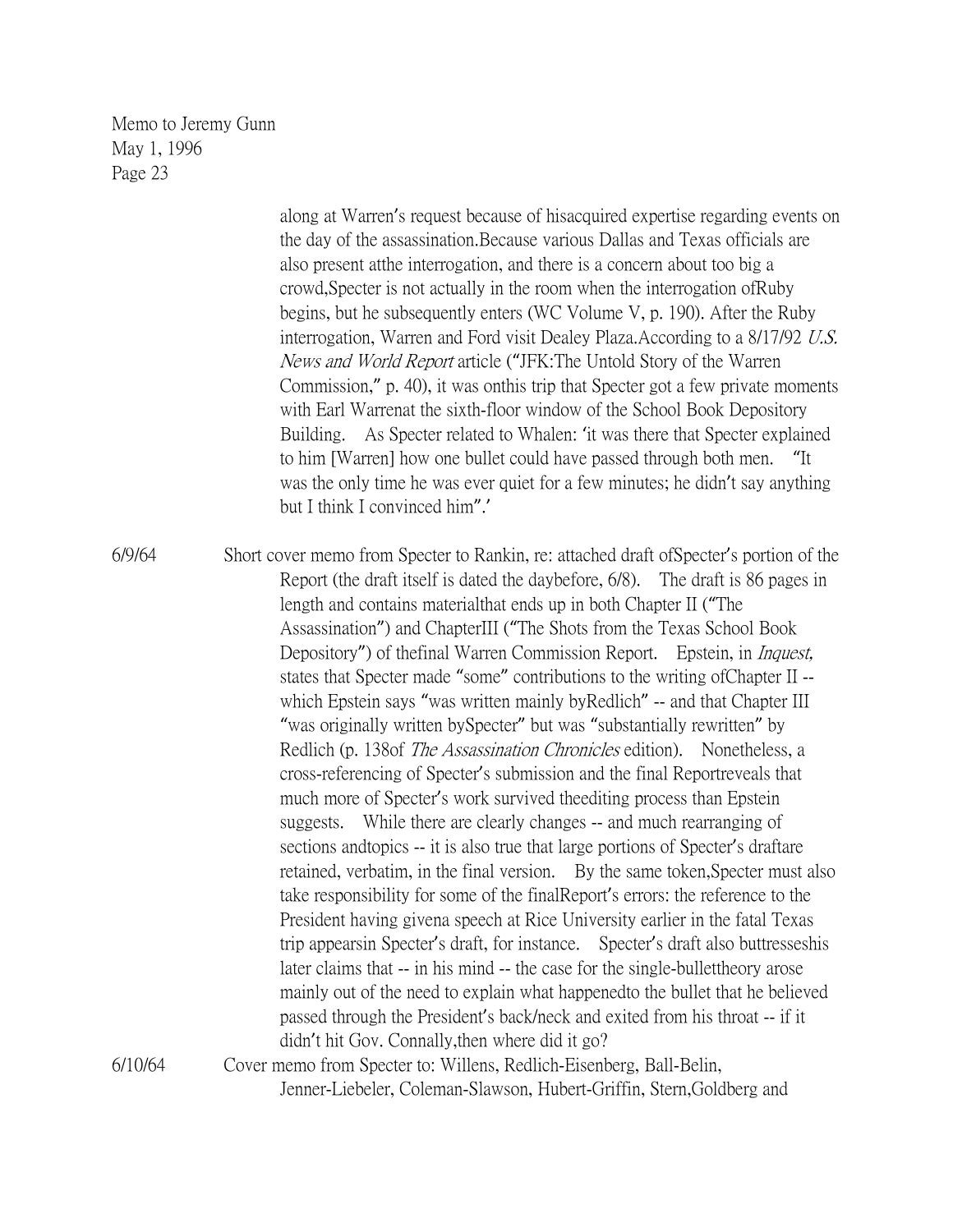| Memo to Jeremy Gunn |
|---------------------|
| May 1, 1996         |
| Page 24             |
|                     |

|         | Mosk-Ely, forwarding his draft portions of the Report and indicating he would<br>welcome suggestions.                                                                                                                                                                                                                                                                    |
|---------|--------------------------------------------------------------------------------------------------------------------------------------------------------------------------------------------------------------------------------------------------------------------------------------------------------------------------------------------------------------------------|
| 6/11/64 | One paragraph memo from Specter to Rankin, re: suggestionthat Jim Tague and<br>Virgie Rackley be deposed "to determine the knowledge of each on where the<br>missing bullet struck." Nowthat the single-bullet theory is fully developed,<br>the third bullet can be described as the "missing" one.                                                                     |
| 6/17/64 | One-and-one-half page memo from Specter, Griffin and Redlichto Rankin, re:<br>suggested topics for polygraph questioning of JackRuby.                                                                                                                                                                                                                                    |
| 6/23/64 | Executive session.<br>The issue of Nosenko -- how much credibility to give him, how<br>and whether to reference him in the final report --dominated this brief<br>executive session.                                                                                                                                                                                     |
| 6/29/64 | One page memo from Specter to Rankin, re: recommendation that the original sound<br>tape of "Four Days That Shook the World" beanalyzed for the sound of<br>gunshots.                                                                                                                                                                                                    |
|         | ALSO 6/29: short Specter memo to Eisenberg, re: forwarding offilms (CEs 904-907).<br>Note: it is clear that, by sometime in June or very early July, Specter has returned to Philadelphia and<br>is no longer workingfull-time on Commission business. He remains available for specific tasks, like<br>the Ruby polygraph test, but he is no longerbased in Washington. |
| 7/8/64  | Rankin letter to Jim Tague informing him that Specter will take Tague's affidavit or<br>deposition on July 16th in Dallas. Apparently, this didn't work out because,<br>as it happened, Tague wasn't deposed until 7/23 and the deposition was<br>conducted by Liebeler, not Specter.                                                                                    |
| 7/18/64 | Specter flies to Dallas and, with FBI personnel, conducts apolygraph examination of<br>He also deposes Ruby's psychiatrist, Dr. William Beavers.<br>Jack Ruby.                                                                                                                                                                                                           |
| 7/21/64 | Four-page memo from Specter to Rankin, "Polygraph Examination of Jack Ruby on<br>July 18, 1964."<br>Summary memo.                                                                                                                                                                                                                                                        |
| 7/24/64 | Attached to the 7/21 polygraph memo is an addendum of thisdate, re: the publication<br>by the Dallas Times Herald of the questions and answers of Ruby's polygraph<br>Thisis a significant flap and a serious embarrassment to<br>examination.                                                                                                                           |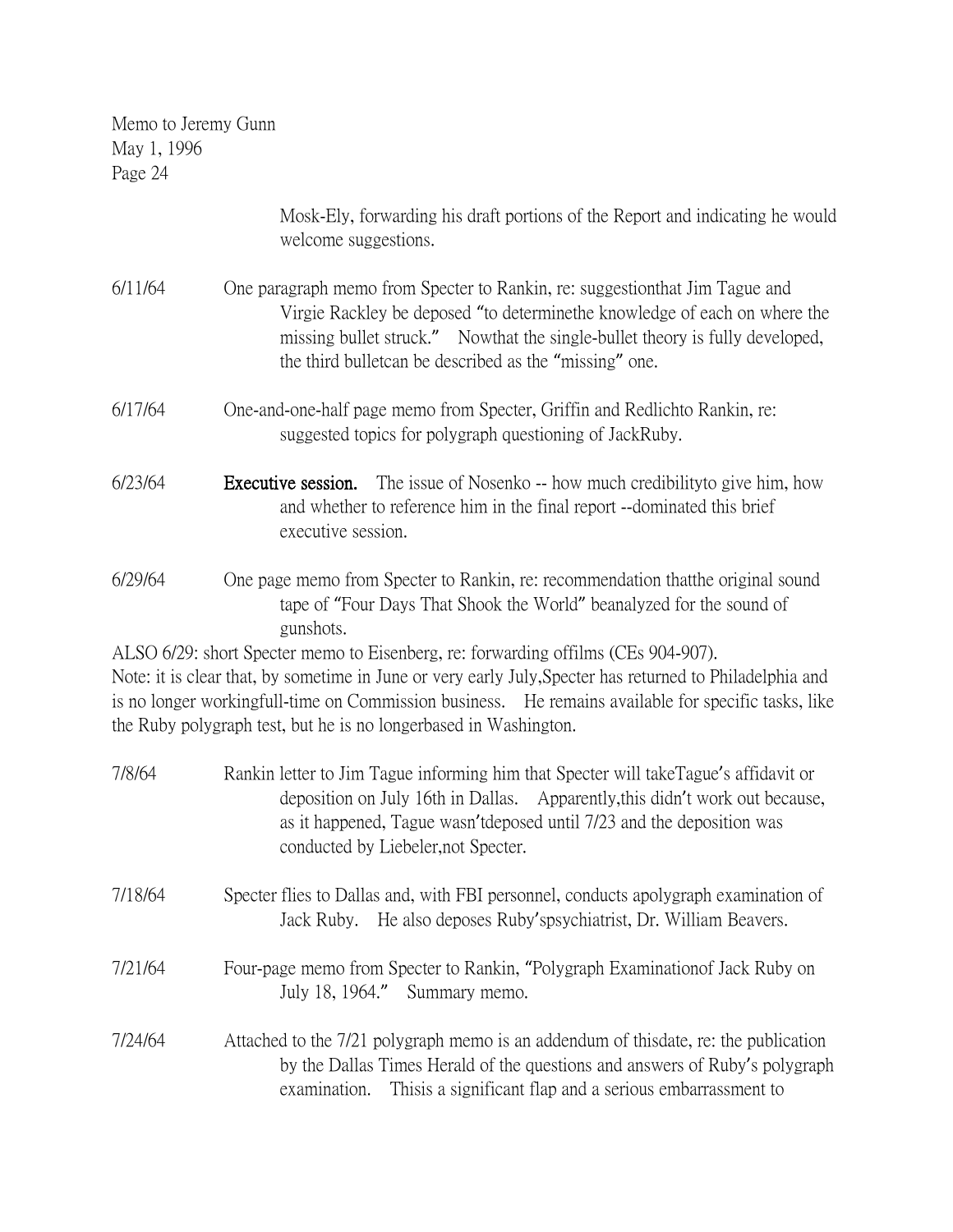Specter andthe Commission.

ALSO ON 7/24: Rankin and Specter take depositions of Maj.Eugene Anderson and Sgt. James Zahm, re: Oswald's marks-manship capabilities.

ALSO ON 7/24: One-page Specter memo to Willens: "FootnotesOn Chapters 2 and 3."

7/25/64 One-page memo from Specter to Rankin, "Footnotes in Report." This involves a formatting issue, re: the final report, that seems to briefly engage the attention and energies of several WC staffers. Specter urges that footnotes appear on the bottom of the same page; others argue for placing them at the end of the report. Specter loses this argument.

- 7/28/64 Specter deposes FBI agent Bell Herndon, re: Herndon's analysis of the results of Ruby's polygraph examination of 7/18/64 (Hern-don was a polygraph expert, had worked with Specter in compos-ing the questions for the test, and was present at the examination.
- 7/30/64 Commission, by letter of this date, asks the FBI to investigate theleak of the Ruby polygraph questions/answers.
- 8/4/64 Rankin departs for the Las Vegas and Los Angeles, returning 8/8.
- 8/5/64 Specter deposes Ruby associates Breck Wall (Billy Ray Wilson)and Joseph Peterson in Las Vegas, Nevada.
- 8/6/64 Specter is in Los Angeles, California, to take the depositionof Harry Olsen, Dallas PD member and Ruby witness, and hiswife Kay Helen Olsen, former Ruby employee at Carousel Club.
- 8/17/64 One-page memo from Specter to Rankin, re: draft section onRuby polygraph. While dated 8/17, it appears this memo mayhave been drafted on 8/8.

ALSO on 8/17: One-paragraph memo from Specter to Rankin,re: final draft of an insert for Chapter 4 on Oswald's capabilitiesas a marksman, as well as a final draft on the wound ballisticsexperiment to be inserted in the appendix. Says Specter: "Thesetwo drafts, together with the Ruby material which I am submittingtoday, completes the writing currently assigned to me."

8/24/64 One-page memo from Specter to Rankin, "Deposition of Mr.Harry Olsen."

9/7/64 Commissioners Russell, Cooper and Boggs travel to Dallas torexamine Marina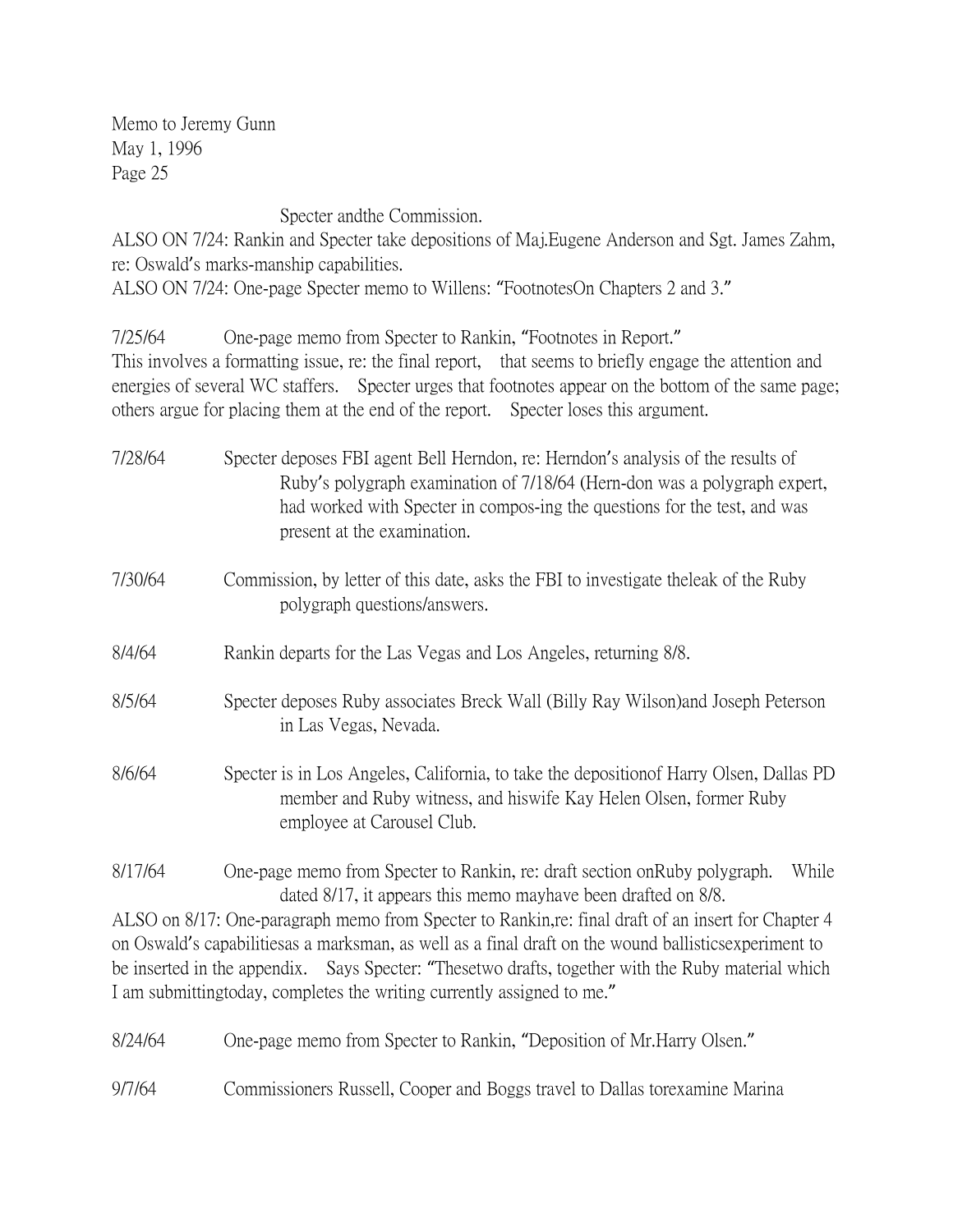Oswald.

9/16/64 Senator Russell has exceptions/footnotes drafted reflecting hisdifferences with the Commission's draft report; one dealt withthe single-bullet theory (Russell believed Gov. Connally's testi-mony, re: his having been hit by a second shot, not the one thatfirst wounded the President) and the other with the possibilityof a conspiracy (Russell didn't feel the investigation had been socomplete and thorough as to rule out the possibility of conspiracy,although he acknowledged that the Commission's efforts hadnot uncovered any evidence of same).

- 9/18/64 Warren Commission's final Executive Session. No verbatimtranscript exists for this final session, though some researchersbelieve a stenotape may in fact have been made but was subse-quently destroyed by Warren or Rankin because they did notwant a verbatim record of what is believed to have been a con-tentious session at which Russell (and perhaps others, like Sen.Cooper) voiced strong concerns about various aspects of the draftReport. Russell wins concessions on language regarding thesingle-bullet theory (drafted by McCloy, see below) and the degree of certainty with which the Commission dismisses the possibility ofconspiracy.
- 9/19/64 Specter interviewed in Philadelphia by FBI, re: Ruby polygraphleak.

9/24/64 Presentation of Report of the Warren Commission to LBJ

In the end, the Commission adopted compromise languageregarding the single-bullet theory, describing the evidencein support of the theory as " very persuasive."

"Although it is not necessary to any essential findings of the Commission to determine just which shot hit Governor Connally, there is very persuasive evidence from the experts to indicate that the same bullet which pierced the President's throat also caused Governor Connally's wounds. However, Governor Connally's testimony and certain other factors have given rise to some difference of opinion as to this probability..." (WC Report, p. 19)According to various sources, Sen. Russell was the most adamantopponent of the theory among the Commissioners, followed by Cooper and, to a lesser degree, Boggs. Ford, Dulles and McCloy,as well as Warren himself, gave less credence to Connally's testi-mony and were supportive of the single-bullet hypothesis. Richard J. Whalen's interview notes of his 11/8/66 interview with WC staffer Howard Willens state that the above language "was imposed on the staff by the Commission. It was written by the WC. Staff protested to Rankin and he said that's the way WC wanted it."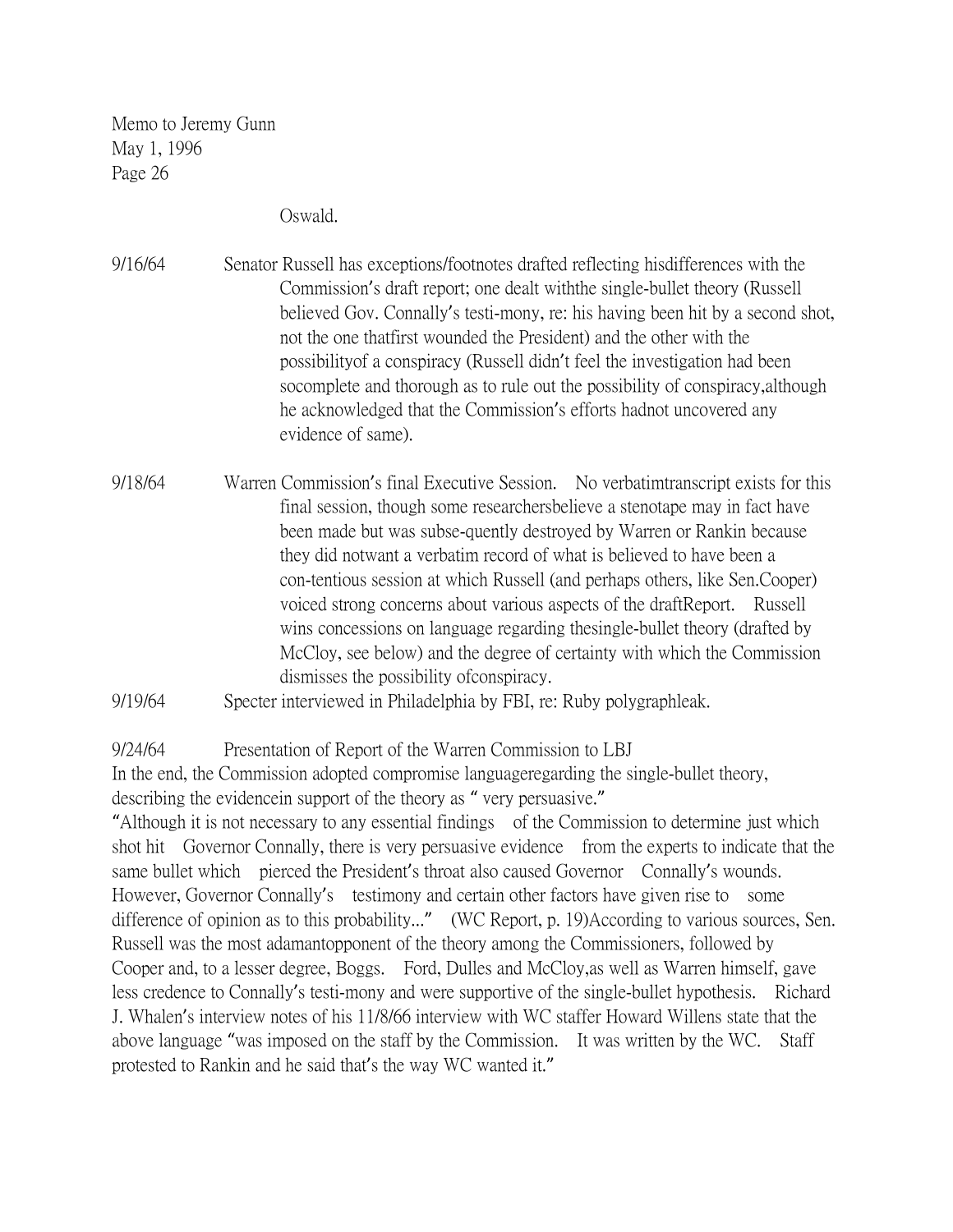9/28/64 Commission's Report is released to the public.

Senator Richard Russell is questioned at a news conference, re:the newly-released Report of the Commission. Journalists TedLippman and Margaret Shannon -- Washington correspondentsof the Atlanta Constitution and Atlanta Journal, respectively -- werepresent and filed stories for their papers. The Lippman/*Constitu-tion* article states:

"The only conclusion the Commission reached that he [Russell] did not agree with was on what bullet hit Governor Connally. The report says it was the same one that pierced the President's neck. Russell said he agreed with Connally's view that a later shot hit the Governor."

Shannon's article for the *Journal* concurs:

'[Russell] disagrees with the Commission finding that the first bullet that struck President Kennedy also wounded Texas Gov. John Connally... he is convinced that Oswald's first shot hit Mr. Kennedy in the neck, his second wounded Gov. Connally, and his third was the lethal bullet that blew the

President's brains out... "I strongly support Gov. Connally's testimony," Russell said.'

10/12/64 Specter turns in his desk and building keys.

### Post-Warren Commission Era

- 11/65 Specter elected District Attorney in Philadelphia
- 11/25/65 The Philadelphia Inquirer ran a front-page article entitled "Specter Predicted One-Bullet Theory Would Stir Doubt." This articleis cited by Josiah Thompson in *Six Seconds in Dallas*. When Specter returned to Philadelphia following his stint on the Warren Commission staff -- according to Thompson (pp. 196 and213) -- he told his then-boss (and later his opponent in the DistrictAttorney race) DA James Crumlish that "I don't think the peopleare going to believe [the single-bullet theory] -- this year, nextyear, or a hundred years from now... This thing will be challengedtoday, tomorrow and forever."
- 4/66 Jacob Cohen writes Robert Wallace, Assistant Secretary of theTreasury, re: autopsy photos and X-rays. David C. Achesonreplies and states that "X-ray films were made available to the[Warren] Commission and were in fact used in briefing theCommission staff on the autopsy procedure and results." According to Cohen, the reply made no mention of autopsyphotos.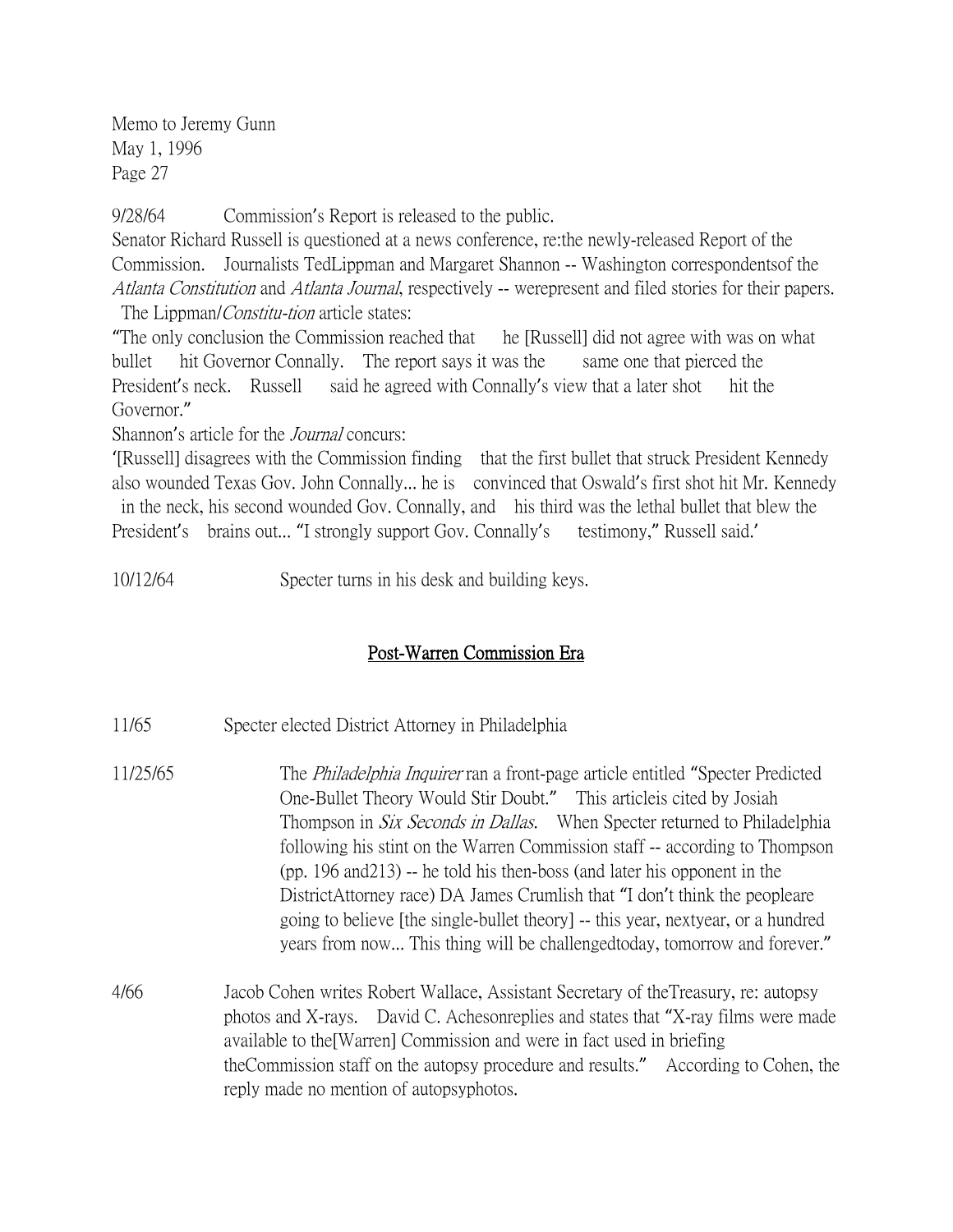5/66 Epstein's Inquest is published.

- 6/13/66 Jacob Cohen conducts what he later described as a "lengthy"interview with Specter for an article which runs in the 7/11/64edition of the Nation. Cohen claims Specter told him that "thathe had not seen any of *these documents*, and that when he askedJustice Warren for them Warren said that the Commission haddecided 'not to press the matter' [emphasis added]." "Thesedocuments" refers to the X-rays; it is unclear whether Specteris also talking about the autopsy photos.
- 6/14/66 Memo from Robert E. Jordan, III, Staff Assistant to the SpecialAssistant to the Secretary (for Enforcement), apparently to BurrillPeterson, Assistant to the Director (Information and Liaison),U.S. Secret Service, re: "Responding to Inquiries ConcerningAutopsy Films." This memo concerns an agreed text forsuch responses and indicates that the language therein hasbeen cleared with the Dept. of Treasury Public Affairs Office,and that the White House "has been told that we are usingthis text." The agreed text includes the following language:*"*The X-ray films were used for the briefing of the WarrenCommission*'*s staff on the autopsy procedure and results.*"* Accordingto Weidberg (Post Mortem, p. 555), a statement incorporating thislanguage was given to Paul Hoch by the USSS a week later, onJune 21st.

7/11/66 "The Vital Documents: What the Warren Report Omits," by Jacob Cohen, runs in Nation.

8/66 Gaeton Fonzi publishes "The Warren Commission, Arlen Specterand the Truth" in Philadelphia Magazine. Unclear when the inter-views (there were two sessions) took place. Fonzi taped theinterviews (the tape of at least one of the sessions is at Archives II). There are at least four instances in the article where Fonzi references the autopsy photos and X-rays and the fact that Specter never saw them:

p. 45"Neither the Commission nor Specter ever saw any photographs or X-rays which would have corroborated the autopsy report." "Arlen Specter never saw the most important pieces of evidence directly related to his area of investigation." "He [Specter] admitted he never saw the X-rays and photographs."

p. 79"... Arlen Specter never saw those X-rays or photographs."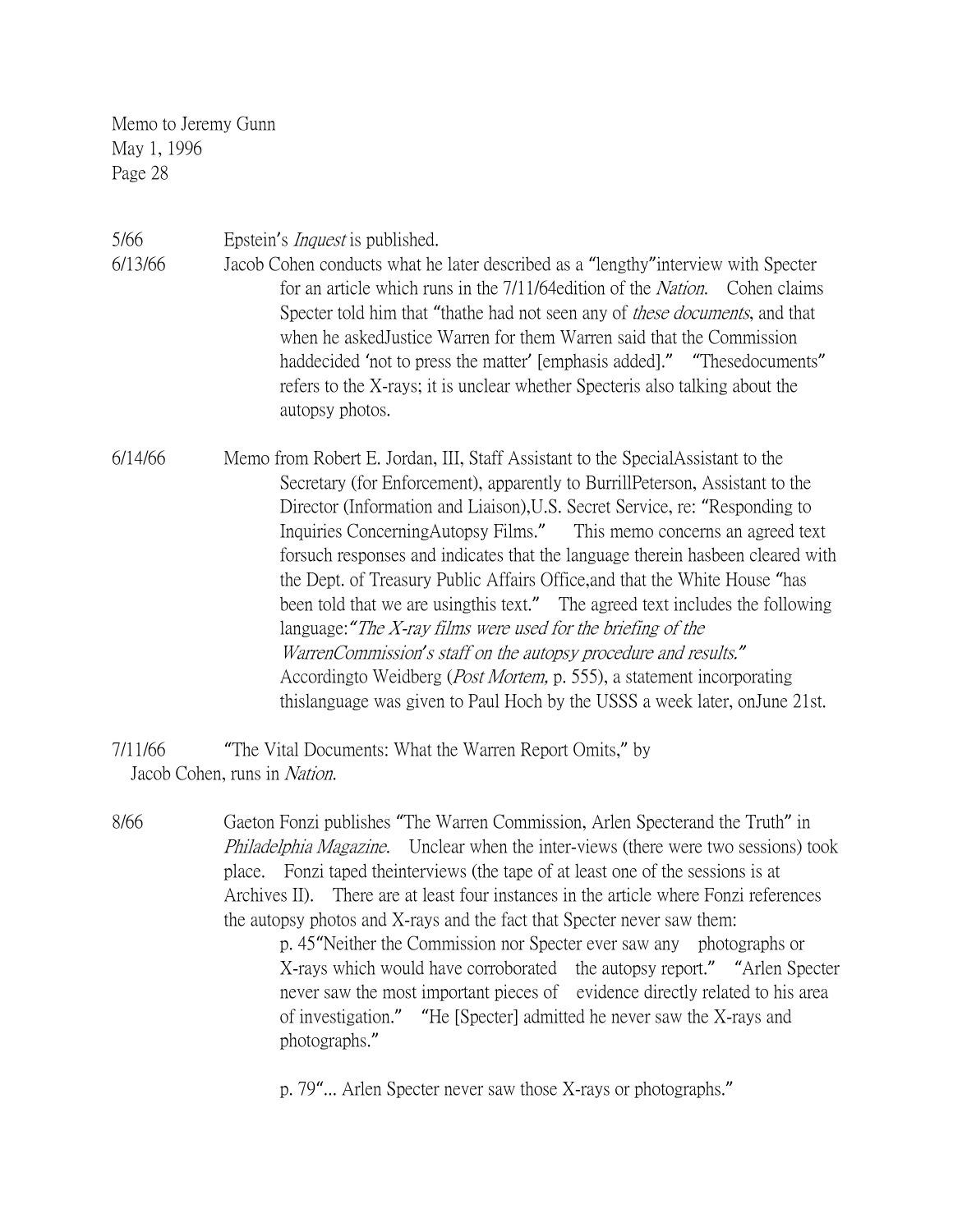p. 86"Specter never saw the X-rays and photographs that would have without question removed any doubt *[about the entry/exit, back/neck* wounds]."On the tape itself there is this exhange, not quoted in the article: Fonzi: "Did you see the X-rays yourself?"Specter: "No."The article also discusses the single-bullet theory: p. 79.'The fact that the bullet exited through Kennedy's throat was, according to Specter, the prime factor which led to the double hit theory. The bullet had to have hit Connally because there was no indication that it hit anywhere else in the car. "That was the single most persuasive piece of evidence," says Specter.' 8/9/66 Specter letter to Chief Justice Earl Warren, re: expressing hisconcern over the fact that the Commission never viewed theautopsy photos and X-rays and suggesting that the now-formerCommissioners reconvene to do so. Specter also expresses hisconcern that there appears to be some doubt even as to thewhereabouts of the photos and X-rays. (While I do not have anexact publication date for the Fonzi interview of Specter -- seeabove -- it is not

unreasonable to speculate on a connectionbetween the interview/article and Specter's letter to Warren.)

10/10/66 Interview of Specter runs in U.S. News & World Report.

Specter is asked: "Have you seen the pictures [of the President's body]?". He replies:"The complete set of pictures taken at the autopsy was not made available to me or to the Commission. I was shown one picture of the back of a body which was represented to be the back of the President, although it was not technically authenticated. It showed a hole in the position identified in the autopsy report. To the best of my knowledge, the Commission did not see any photographs or X-rays."

On the single-bullet theory, Specter notes:

"... I think it is important to note that the [the single- bullet theory] was not a prerequisite to the Commission's conclusion that Oswald was the sole assassin. The point is often made that such a conclusion is indispensable to a single-assassin finding, but that is not so. As a matter of fact, the original thought, before the Commission conducted its extensive investigation, was -- or the preliminary thinking was -- that a single bullet passed through the President's neck, a second bullet struck the Governor and a third bullet hit the President's head... the [single-bullet theory] is not a *sine*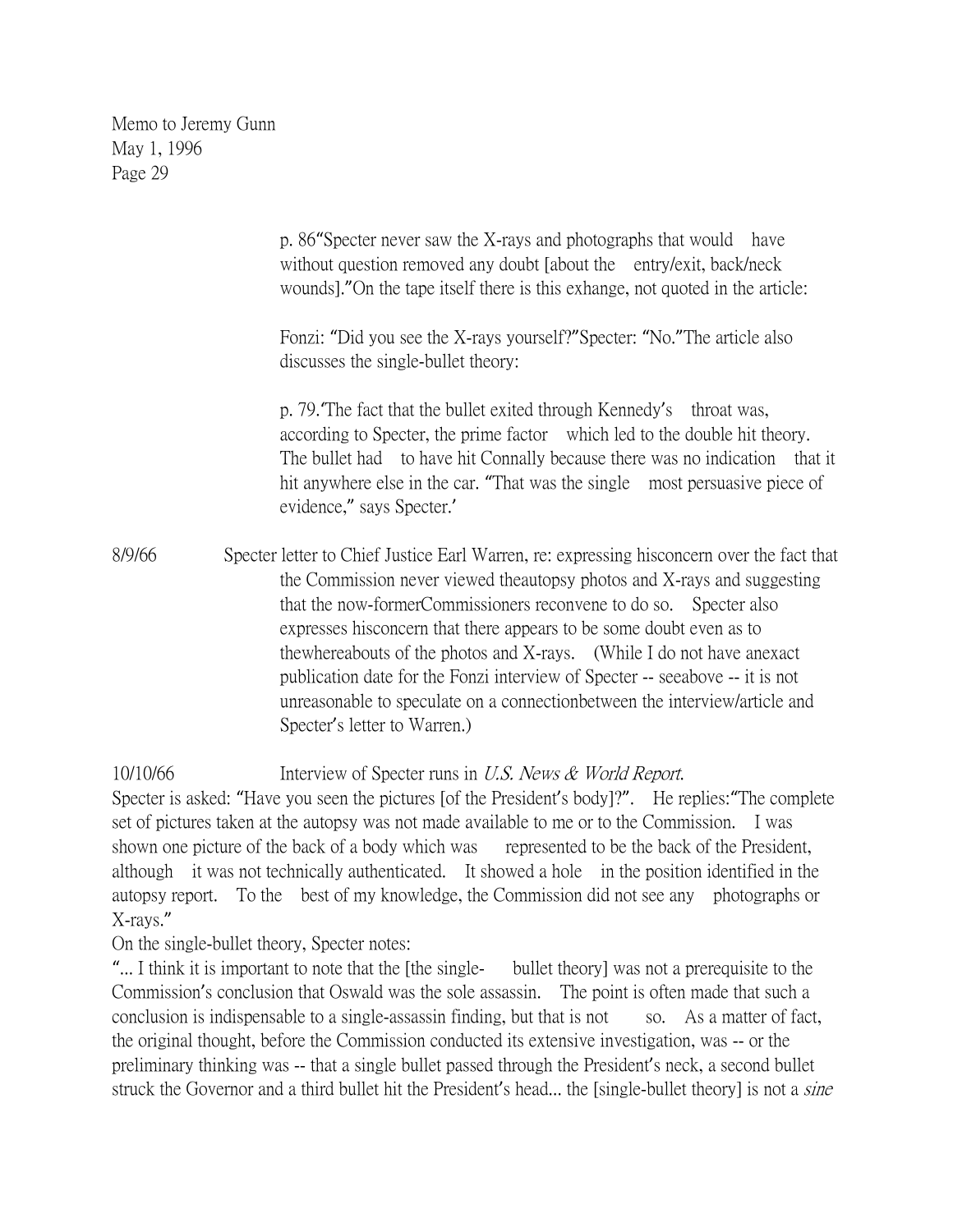qua non for the conclusion that Oswald was the sole assassin... it was a theory reached after exhaustive study and analysis, largely because of the factor that when the car was lined up, as we lined it up in Dallas, and you looked through the Oswald rifle, as the assassin must have stood, based on all the other independent evidence, the bullet that went through the President's neck would most certainly -- or perhaps I should say only most probably -- have had to strike either some occupant in the car or something else in the car...".

10/24/66 According to Lifton's Best Evidence (p. 224), Liebeler callsSpecter on this date to discuss Lifton's 'discovery' of theSibert/O'Neill language concerning "surgery" to the topof the President's head. Lifton describes this call as lastingabout ten minutes. A week later, Specter tells Richard Whalenthat "He's [Liebeler] on the telephone to me interminably fromCalifornia."

11/1/66 Richard J. Whalen phone interview of David C. Acheson of Treasury, re: autopsy photographs. Acheson tells Whalen that "at least one [staff] member of the WC saw them [autopsy photos]." Acheson is also of the opinion that one or more of the Commissionmembers saw the photos. Many of Acheson's comments, asreported by Whalen, appear highly speculative. Whalen talks toAcheson a second time later this same day and -- confronted withSpecter's statement in U.S. News and World Report to the effect thatCommission members had *not* seen the photos -- Acheson retractshis earlier contention, indicating that he "would certainly resolveany question in favor or Specter's recollection." In this secondphone interview, as in the first, Acheson's utterances contain various errors in fact and reveal, more than anything else, hisrelatively limited knowledge as to the handling and dispositionof the autopsy photos. Perhaps realizing he has made statementshe can't substantiate, Acheson apparently does some checking before speaking to Whalen for the third and final time that day.In this last conversation, Acheson displays knowledge concerningthe Secret Service's transfer of autopsy materials to theKennedy family at an office in the National Archives. Whalen'snotes indicate that "in reply to my question, Acheson clarifiesthe nature of the Secret Service custody [of the autopsy materials].The photographs and X-rays did not ever leave the ProtectiveResearch Section of the Secret Service; they were never turned over to the Commission, although Acheson assumes that Spectermust have had at least one photo briefly in his hands at somepoint [emphasis in original]." The handwritten version of thenotes put this a slightly different way: "Photographs examinedby Specter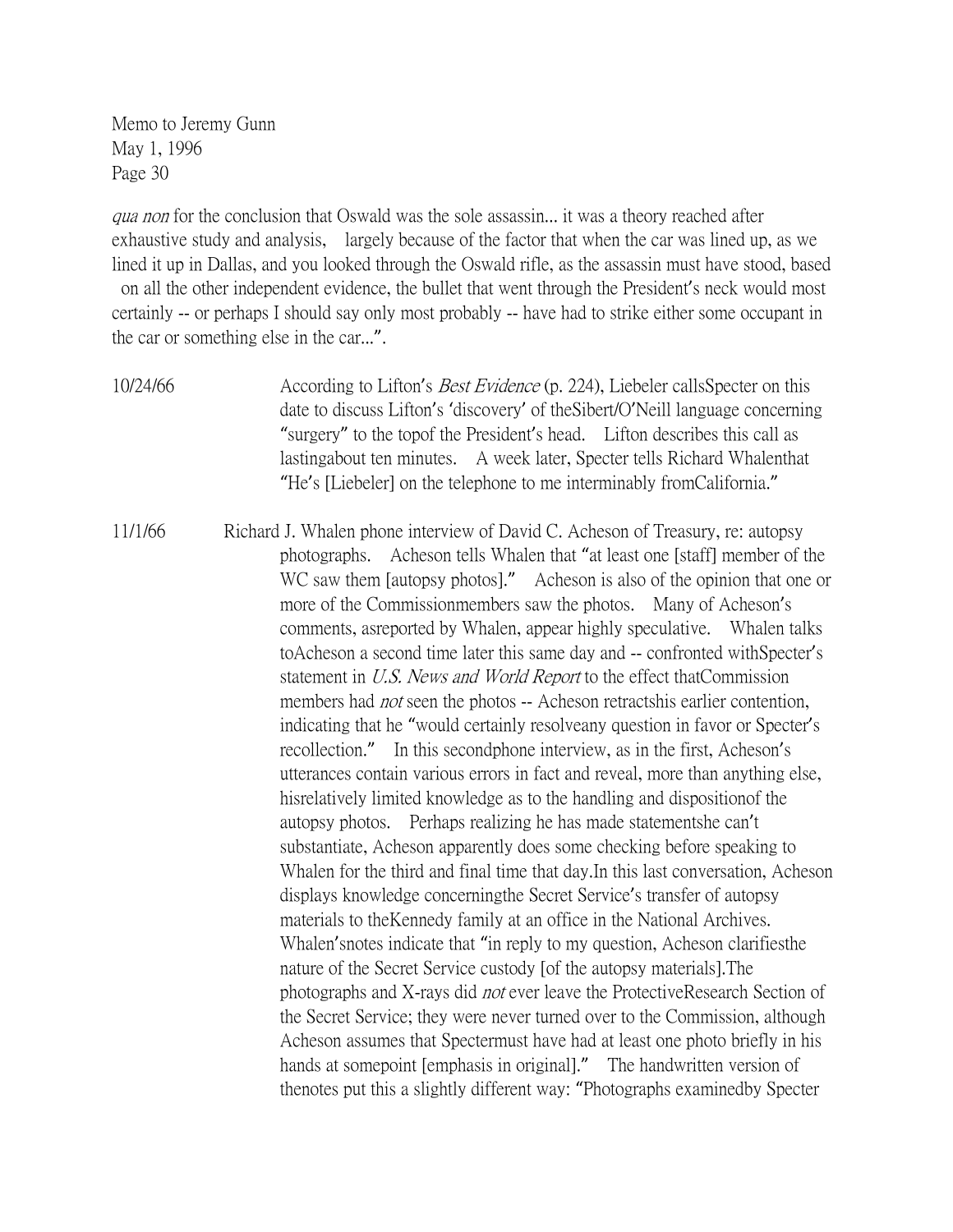| 1 agu ji |                                                                                                                                                                                                                                                                                                                                                                                                                                                                                                                                                                                                                                                                                                                                                                                                                                                                                                                                                                                                                                                                       |
|----------|-----------------------------------------------------------------------------------------------------------------------------------------------------------------------------------------------------------------------------------------------------------------------------------------------------------------------------------------------------------------------------------------------------------------------------------------------------------------------------------------------------------------------------------------------------------------------------------------------------------------------------------------------------------------------------------------------------------------------------------------------------------------------------------------------------------------------------------------------------------------------------------------------------------------------------------------------------------------------------------------------------------------------------------------------------------------------|
|          | evidently were in his custody at some point."                                                                                                                                                                                                                                                                                                                                                                                                                                                                                                                                                                                                                                                                                                                                                                                                                                                                                                                                                                                                                         |
| 11/2/66  | According to a memo to Chief Justice Warren from one of his aides, a New York<br><i>Times</i> article of this same date states that Warren saw the autopsy photos and<br>X-rays. UPI and APfollow up; Warren refuses comment.                                                                                                                                                                                                                                                                                                                                                                                                                                                                                                                                                                                                                                                                                                                                                                                                                                         |
| 11/3/66  | Richard J. Whalen interview of Arlen Specter (see entry for 5/24/64 and elsewhere).<br>Specter again admits having seen the single autopsy photo, using language<br>very similar to his remarks in U.S. News and World Report. Specter states<br>his belief to Whalen that Chief Justice Warren did <i>not</i> view any autopsy<br>photos. (Aftersubsequently learning of proof to the contrary, Specter will<br>adjust the degree of certainty he feels on this issue when he testifies before the<br>HSCA in November of 1977.) Specter also stresses the impossibility of<br>knowing <i>exactly</i> when Connally was struck: "Nobody can tell where in the<br>Zapruder film Connally washit. It simply doesn't lend itself to that precision.<br>You just can'ttell."                                                                                                                                                                                                                                                                                             |
| 11/7/66  | Whalen conducts phone interview with USSS Asst. Director TomKelley, who "can't<br>confirm or deny" the accuracy of Specter' srecollection, re: being shown the<br>autopsy photo. Whalen relates Kelley as being unwilling to say whether or<br>not Rankin asked himto show the photo to Specter in Dallas. Whalen cites<br>Kelley asbeing "very nervous on the phone, long pauses, trembling voiceand<br>breathing."                                                                                                                                                                                                                                                                                                                                                                                                                                                                                                                                                                                                                                                  |
| 11/8/66  | Whalen interviews WC staffer Howard P. Willens. According to Whalen's notes of<br>the interview, Willens credits Specter (plusBelin, Redlich and Eisenberg) with<br>single-bullet theory. Whalenapparently raised the issue of Specter's<br>admission of having seenan autopsy photo: Whalen cites Willens as stating<br>that Rankin didnot ask Kelley to show the picture to Specter.<br>Says Willens:<br>"Thesefellows [Specter and Kelley] had close working relationships."<br>Headds: "Specter, I'm sure, didn't tell you he saw a picture <i>for certain</i> .<br>He<br>just saw <i>a</i> picture [emphasis in original]."<br>ALSO on 11/8: date of Wesley Liebeler's celebrated (by Lifton) memo, "Autopsy<br>Photographs and X-Rays of President Kennedy." In the memo, Liebeler states: "It does<br>not appear from the Commission's Record that these pictures and x-rays were<br>everexamined by any member of the President's Commission or byany of its counsel."<br>Liebeler's memo calls for an independent examination of the materials to verify the |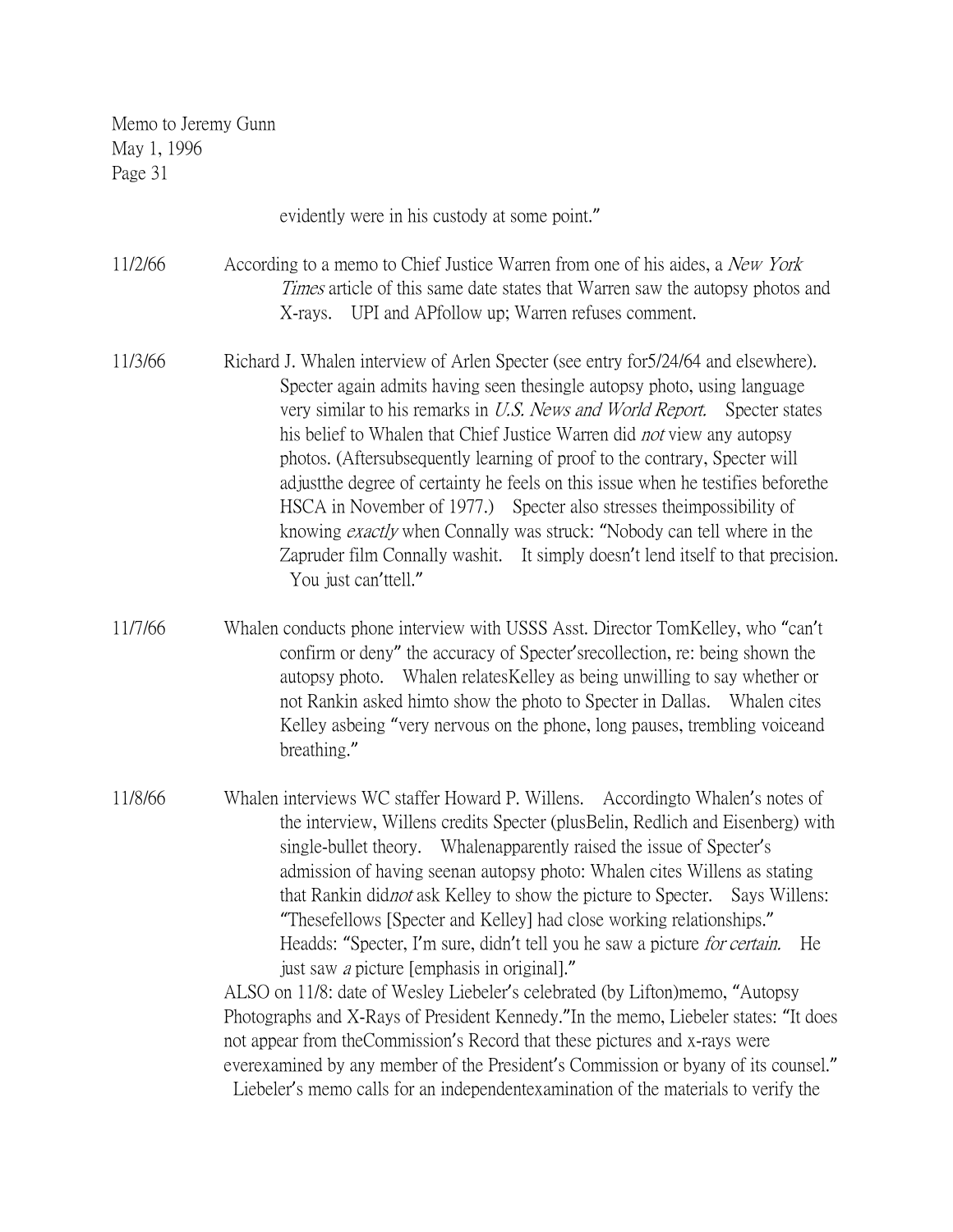|          | autopsy report and, by extension, the Commission's report.                                                                                                                                                                                                                                                                                                                                                                                                                                                                                                                                                     |
|----------|----------------------------------------------------------------------------------------------------------------------------------------------------------------------------------------------------------------------------------------------------------------------------------------------------------------------------------------------------------------------------------------------------------------------------------------------------------------------------------------------------------------------------------------------------------------------------------------------------------------|
| 11/16/66 | Wesley Liebeler letter to J. Lee Rankin, forwarding memo onautopsy photos<br>and X-rays (see 11/8 above). In this letter, Liebeler states that "Arlen Specter"<br>and I have spent considerable time with the editors of Life magazine, pointing<br>out why the Governor [Connally] is most probably mistaken [re: timing]<br>ofshots]." Liebeler's and Specters consultations with <i>Life</i> are in the context<br>of the magazines upcoming piece on the assassination (see 11/25 below).<br>Liebeler copies former Commissioners, various WC counsels, AG Clark and<br>Burke Marshall.                    |
| 11/23/66 | J. Edgar Hoover writes Specter, taking issue with what Hooverstates were<br>inaccurate representations of his (Hoover's) comments before and about the<br>Warren Commission that were attributed to Specter in articles which appeared<br>in the Chicago Daily News and New York Post on 11/16/66.                                                                                                                                                                                                                                                                                                             |
| 11/25/66 | Life magazine runs "A Matter of Reasonable Doubt: Did OswaldAct Alone."<br>Specter was interviewed for the article. In Six Secondsin Dallas, Josiah<br>Thompson claims to have seen an interview reportdone for the article that<br>quotes Specter as saying: " the dominant thinking with many people right up<br>to the time of the Report waspublished" was that JFK and Connally were hit<br>by different bullets. While this quote does not appear in the article, one which<br>does has Specter again citing what he believes is the most compelling evidence<br>in support of the single-bullet theory: |
|          | "One of our most impressive pieces of evidence is the FBI report on<br>an examination of the limousine. It concludes that no part of the<br>car's interior was struck by a whole bullet where, if it didn't hit<br>Connally, did that bullet [the one that passed through the President's<br>neck] go? This is the single most important reason why I concluded<br>that one bullet hit both men."                                                                                                                                                                                                              |
| 12/1/66  | Rankin replies to Liebeler's letter of 11/8 with a polite brush-off, declining to get<br>involved in any effort to organize an official examination of the autopsy photos<br>and X-rays: "For myself, I amsatisfied with the testimony of the doctors who<br>performed theautopsy and whose statements, in my opinion, were the best<br>evidence of what was seen and heard at the autopsy." Rankinapparently<br>copies Earl Warren.                                                                                                                                                                           |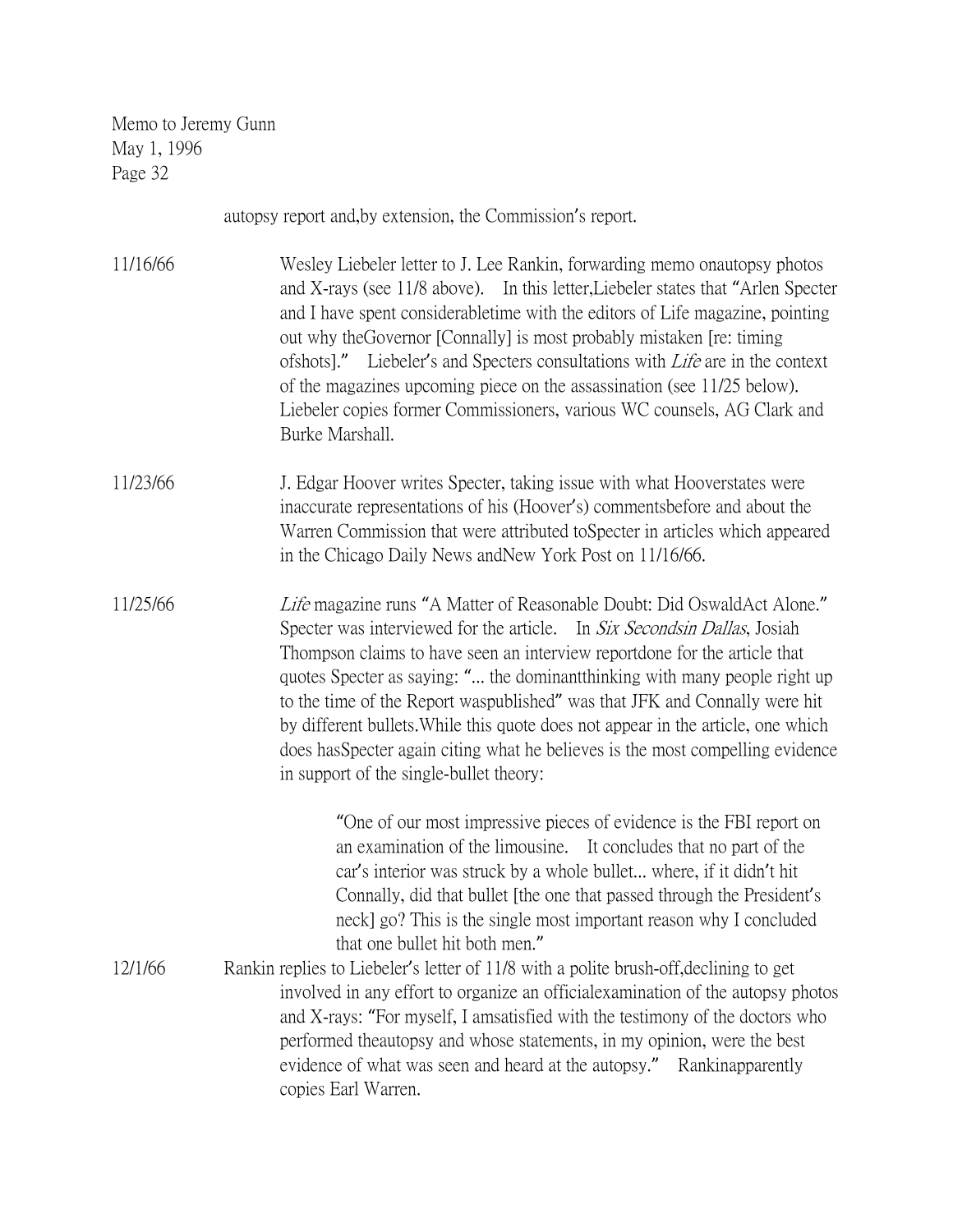| 12/12/66 | Warren letter to Rankin, thanking him for the copy of the latter's reply to<br>Liebeler: "I think what you said was correct and in the right tone."                                                                                                                                                                                                                                                                                                                 |
|----------|---------------------------------------------------------------------------------------------------------------------------------------------------------------------------------------------------------------------------------------------------------------------------------------------------------------------------------------------------------------------------------------------------------------------------------------------------------------------|
| 2/3/67   | Earl Warren replies to Specter's letter of the previous August, retaintopsy photos and<br>Warren states: "I saw them myself and they were horrible.<br>The<br>X-rays.<br>other members of the Commission had nodesire to see them."<br>Warren<br>invokes the recent deed of gift transfer (which had taken place since Specter<br>had written Warren on theissue) by way of reassuring Specter that the issue of<br>access and verification is being taken care of. |
| 2/27/67  | Specter replies to Warren's letter of $2/3$ : "I am very much assured by the contents of<br>your letter."                                                                                                                                                                                                                                                                                                                                                           |
| 3/4/70   | In <i>Post Mortem</i> , Harold Weisberg states that he met with USSS Inspector Thomas<br>Kelley on this date:                                                                                                                                                                                                                                                                                                                                                       |

p. 285 "It was on this occasion that Kelley first told me thatit is he who showed the X-Rays, not the pictures, tocertain members of the Commission's staff. Althoughhe did not know the exact date, he is certain it was beforethe autopsy doctors testified, and as a preparation for thetaking of that testimony [emphasis in original]."

| 12/18/72 | Specter writes letters to Kenny O'Donnell, Dave Powers, JoeMcCarthy<br>(writer) and Little, Brown and Company (publisher), re: an apparent reference<br>to him in the recently-published book, <i>Johnny</i> , We Hardly Knew Ye, as having<br>asked Kenny O'Donnell tochange his testimony regarding a conversation he<br>had with LBJat Parkland Hospital (pp. 37-38). Specter strenuously denies<br>having done any such thing and asks the publisher to delete thereference from<br>any future printings. |
|----------|---------------------------------------------------------------------------------------------------------------------------------------------------------------------------------------------------------------------------------------------------------------------------------------------------------------------------------------------------------------------------------------------------------------------------------------------------------------------------------------------------------------|
| 1/9/73   | Specter letter to Warren, re: dispute over reference in O'Donnell-Powers book.<br>Specter tells Warren that the publisher has agreed to delete the reference from<br>future printings.                                                                                                                                                                                                                                                                                                                        |
| 1977     | Earl Warren's posthumous memoirs are published, confirming what he wrote privately<br>to Specter in early 1967: Warren did, in fact, see the autopsy photos (Warren had<br>passed away in 1974).                                                                                                                                                                                                                                                                                                              |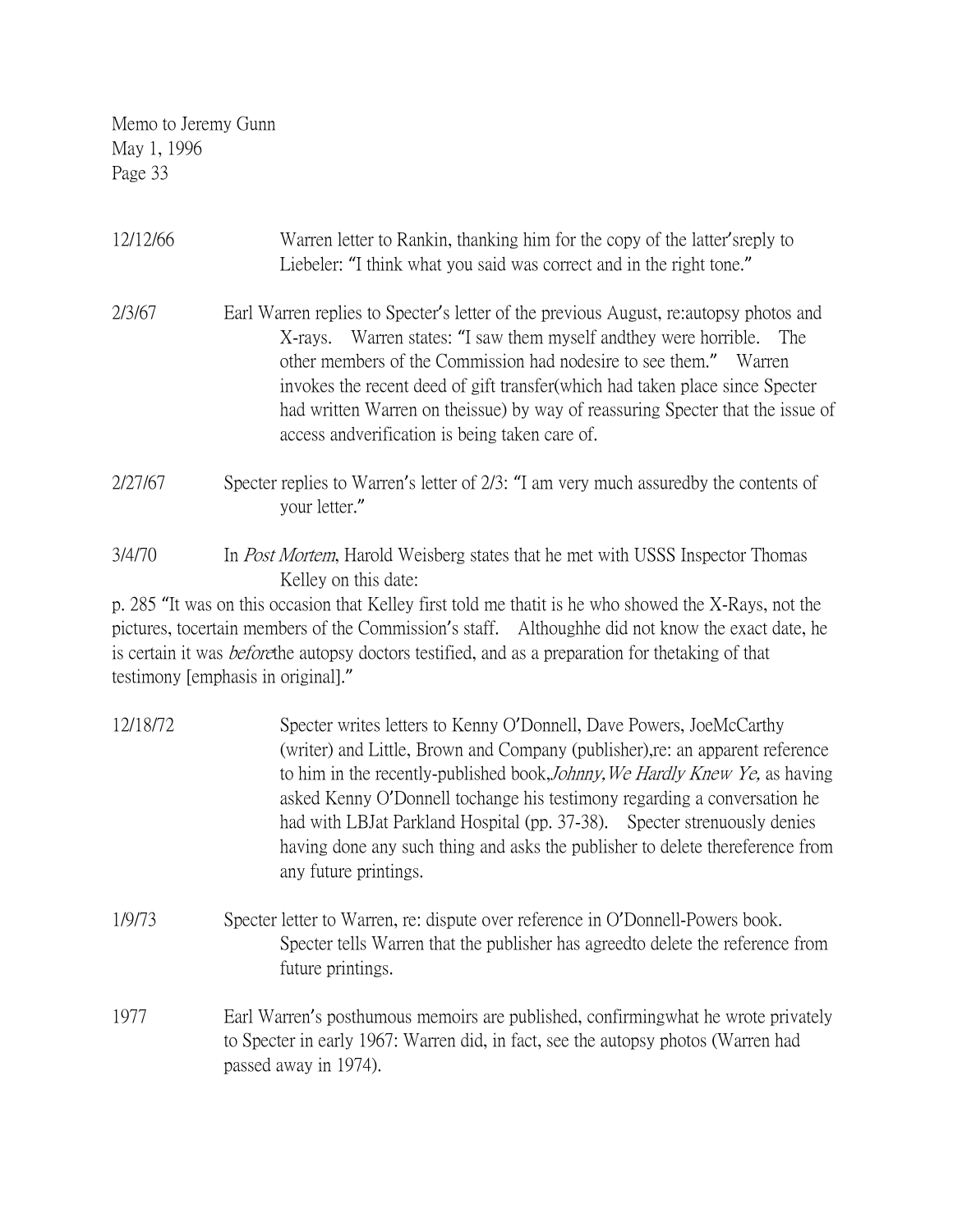8/30/77 The HSCA's Jim Kelly and Andy Purdy interview RobertBouck, USSS. This interview is summarized in a 9/6/77memo from Kelly and Purdy to HSCA counsel Ken Klein.According to the memo:

Prior to the transfer [to Evelyn Lincoln], Bouck saidthe [autopsy] materials had only been seen "...abouttwice..." He said he did not recall when they wereseen but believes was seen [sic] by "...some repre-sentative of the Warren Commission who asked tosee the inventory or the materials." Mr. Bouck saidhe "... at least gave them the inventory to see, but acopy was not given to them." He said the "... stuffbasically remained in the drawer." Bouck said he isnot sure the materials themselves were viewed andbelieves Tom Kelley may have been present duringthe inspection by the Warren Commission represen-tative who he believes was "... possibly the generalcounsel or a staff attorney." Bouck believes the othertime the material was viewed was "... rather early, when someone from Secret Service and possibly Mr.Kelley looked to see what was in there."

11/2/77 HSCA counsel Ken Klein talks with Specter on the phone, re:upcoming testimony.

11/8/77 Specter and Norman Redlich testify before the HSCA. Specter'stestimony is 68 pages long.

Specter on the single-bullet theory, to which he still subscribes:

p. 25"... the most persuasive evidence was the alignment of the President, the trajectory of the bullet and the neces- sity for the bullet to have hit someone in the car in the absence of having struck the car."

Specter on the issue of the indispensability of the single-bullettheory to the lone-assassin hypothesis: p. 27Q - In your opinion if the single-bullet theory was not valid could there still have been only one shooter?

"Yes.... it is entirely possible that President Kennedy was struck in the neck by a bullet which was fired before President Kennedy went behind the tree and that Governor Connally was struck by a bullet while the President and the Governor were behind the sign, so that the single bullet conclusion in my judgment is not [at] all [in]dispensable to the single assassin theory... I do not think that they were struck by separate bullets... but I think they could have been struck by separate bullets, all fired by Oswald."

Specter on the issue of the autopsy photos and X-rays:

p. 66"...while I did not see the photographs and X-rays, others did. I was concerned about the question after the Commission concluded and once wrote to the Chief Justice about that subject. Precisely when I couldn't tell you. I think he responded to me. We had some meetings about it